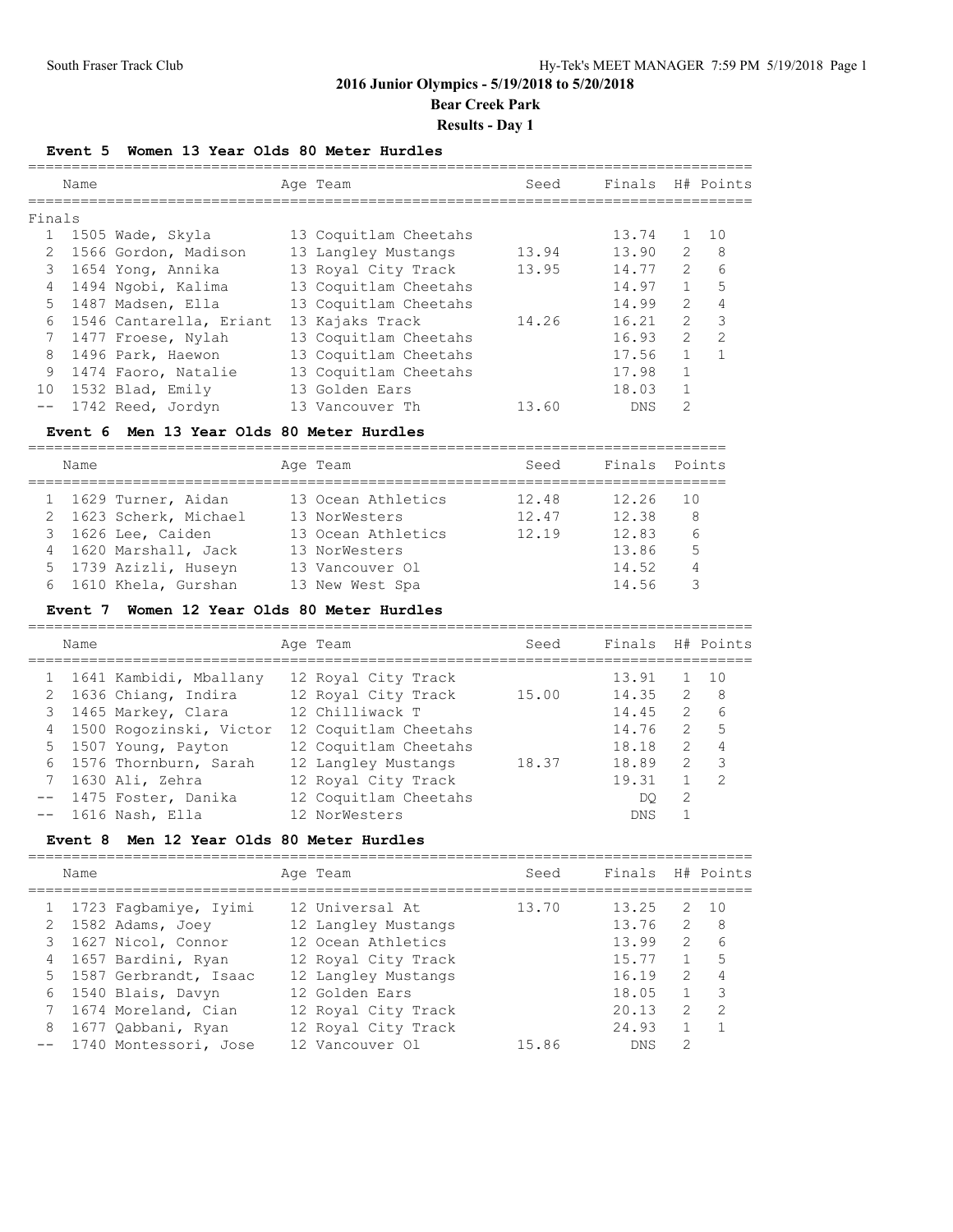**Bear Creek Park Results - Day 1**

# **Event 9 Women 11 Year Olds 60 Meter Hurdles**

|      | Name |                                               | Age Team                                   | Seed     | Finals H# Points |                |                |
|------|------|-----------------------------------------------|--------------------------------------------|----------|------------------|----------------|----------------|
| 1    |      | 1735 Cardey, Ava                              | 11 Vancouver Ol                            | 10:07.00 | 10.23            | 3              | 10             |
| 2    |      | 1718 Tateh, Mbunya                            | 11 Universal At                            |          | 10.69            | $\overline{2}$ | 8              |
| 3    |      |                                               | 1503 Self, Makenna 11 Coquitlam Cheetahs   |          | 10.83            | 2              | 6              |
| 4    |      | 1625 Turner, Madeleine 11 Ocean Athletics     |                                            | 11.27    | 11.03            | 3              | 5              |
| 5    |      |                                               | 1655 Yong, Ellie 11 Royal City Track 11.76 |          | 11.17            | 3              | 4              |
| 6    |      |                                               | 1570 Meier, Helena 11 Langley Mustangs     | 11.28    | 11.23            | 3              | 3              |
| 7    |      | 1737 Torrance, Allison 11 Vancouver Ol        |                                            | 11.66    | 11.49            | 3              | $\overline{2}$ |
| 8    |      | 1573 Schoenroth, Alexis 11 Langley Mustangs   |                                            |          | 11.52            | $\mathbf{1}$   | $\mathbf{1}$   |
| 9    |      | 1489 McLaughlin, Jaedyn 11 Coquitlam Cheetahs |                                            |          | 11.70            | $\mathbf{1}$   |                |
| 10   |      | 1490 McLean, Ayla 11 Coquitlam Cheetahs       |                                            |          | 12.21            | 2              |                |
| 11   |      | 1561 Baerg, Amanda                            | 11 Langley Mustangs                        |          | 12.27            | 2              |                |
| 12   |      |                                               | 1502 Self, Delaney 11 Coquitlam Cheetahs   |          | 12.28            | $\overline{2}$ |                |
| 13   |      | 1550 Varma-Vitug, Sofia 11 Kajaks Track       |                                            | 12.74    | 12.30            | 3              |                |
| 14   |      | 1617 Scherk, Veronica                         | 11 NorWesters                              | 12.52    | 12.32            | 3              |                |
| 15   |      | 1578 Vaudan, Gabrielle                        | 11 Langley Mustangs                        |          | 12.37            | $\overline{c}$ |                |
| 16   |      | 1495 Ngobi, Safia                             | 11 Coquitlam Cheetahs                      |          | 12.46            | $\mathbf{1}$   |                |
| 17   |      | 1572 Park, Justice                            | 11 Langley Mustangs                        | 12.81    | 12.97            | 3              |                |
| 18   |      | 1498 Perk, Emily 11 Coquitlam Cheetahs        |                                            |          | 13.59            | 2              |                |
| 19   |      | 1761 Robinson, Makenna 11 Langley Mustangs    |                                            |          | 14.72            | $\mathbf{1}$   |                |
| 20   |      | 1652 Storms, Sadie 11 Royal City Track        |                                            |          | 15.07            | $\mathbf{1}$   |                |
| $ -$ |      | 1618 Tanious, Lindsay                         | 11 NorWesters                              |          | <b>DNS</b>       | 2              |                |
|      |      |                                               |                                            |          |                  |                |                |

# **Event 10 Men 11 Year Olds 60 Meter Hurdles**

|               | Name                                        | Age Team              | Seed  | Finals H# Points |                |               |
|---------------|---------------------------------------------|-----------------------|-------|------------------|----------------|---------------|
| $\mathbf{1}$  |                                             |                       | 10.97 | J10.84           | 2              | 10            |
| $\mathcal{L}$ | 1593 Louwerse, Noah 11 Langley Mustangs     |                       |       | J11.01 1         |                | 8             |
| 3             | 1611 Petcu, Denis Gabri 11 New West Spa     |                       |       | J11.06           | 1              | 6             |
| 4             | 1741 Soma, Nayan                            | 11 Vancouver Ol       | 11.22 | J11.28           | $\overline{2}$ | 5             |
| 5             | 1509 Froese, Brayden                        | 11 Coquitlam Cheetahs |       | J11.46           | $\mathbf{1}$   | 4             |
| 6             | 1601 Sada, Bernardo 11 Langley Mustangs     |                       |       | J11.46           | $\overline{2}$ | 3             |
| 7             | 1591 Kinch, Lucas 11 Langley Mustangs       |                       |       | J11.79           | $\overline{2}$ | $\mathcal{P}$ |
| 8             | 1520 Mohlmann, Steven                       | 11 Coquitlam Cheetahs |       | J11.86           | $\mathcal{L}$  | 1             |
| 9             | 1456 Lowrey, Matthew                        | 11 Air Blastoff Lions |       | 11.98            | $\overline{2}$ |               |
| 10            | 1671 Lauritzen, Julian                      | 11 Royal City Track   |       | 12.04            | $\mathbf{1}$   |               |
| 11            | 1529 Sullivan, Ethan                        | 11 Gibsons Elem       |       | 12.24            |                |               |
| 12            | 1621 Millard, William                       | 11 NorWesters         |       | 12.41            |                |               |
| 13            | 1596 Nasato, Ryder                          | 11 Langley Mustangs   |       | 12.74            |                |               |
| 14            | 1676 Perks, Ryan 11 Royal City Track        |                       |       | 13.05            | $\overline{2}$ |               |
| 15            | 1665 De La Cruz, Leandr 11 Royal City Track |                       |       | 13.29            | 2              |               |
| 16            | 1673 Montakhab, Manny                       | 11 Royal City Track   |       | 13.31            |                |               |
|               |                                             |                       |       |                  |                |               |

# **Event 11 Women 10 Year Olds 60 Meter Hurdles**

| Name                      | Age Team              | Seed  | Finals H# Points |               |     |
|---------------------------|-----------------------|-------|------------------|---------------|-----|
| 1 1736 Montessori, Ana    | 10 Vancouver Ol       | 11.86 | 11.41            |               | 10  |
| 1482 Khrisanova, Svetla   | 10 Coquitlam Cheetahs |       | 11.68            | 2             | - 8 |
| 3 1486 Macleod, Tessa     | 10 Coquitlam Cheetahs |       | 12.07            |               | 6   |
| 4 1504 Vlek, Sophie       | 10 Coquitlam Cheetahs |       | 12.52            | $\mathcal{L}$ | -5  |
| 5 1643 Loconte, Maresa    | 10 Royal City Track   |       | 12.65            |               | 4   |
| 6 1499 Rogozinski, Amelia | 10 Coquitlam Cheetahs |       | 12.71            |               |     |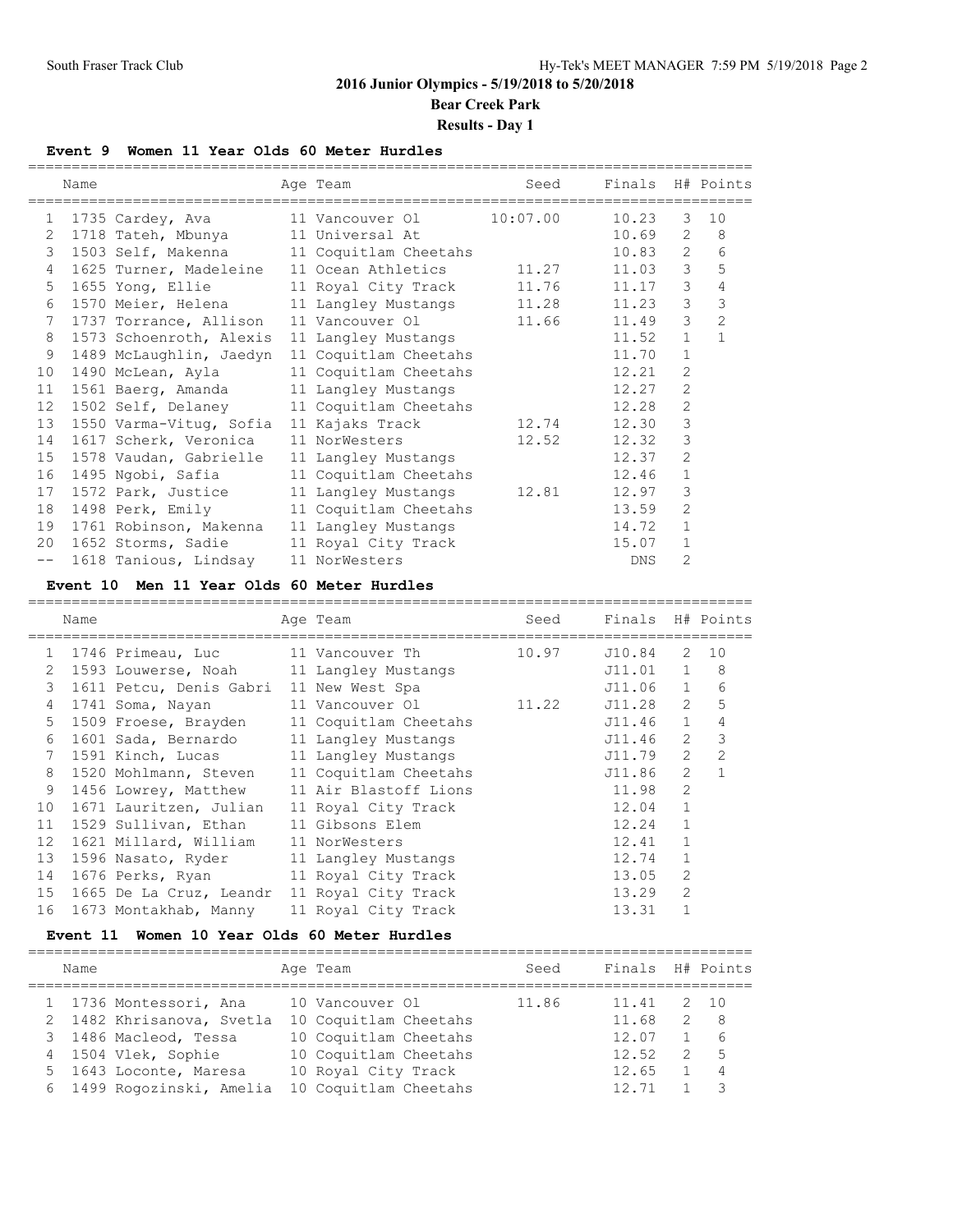**Bear Creek Park**

**Results - Day 1**

#### **....Event 11 Women 10 Year Olds 60 Meter Hurdles**

| 7 1765 Gayle, Zionah      | 10 Air Blastoff Lions |       | $12.77$ 1 2 |  |
|---------------------------|-----------------------|-------|-------------|--|
| 8 1639 Forsyth, Ava       | 10 Royal City Track   | 12.68 | 12.78 2 1   |  |
| 9 1581 Zhong, Carrie      | 10 Langley Mustangs   |       | $13.31$ 2   |  |
| 10 1615 Heyries, Liv      | 10 NorWesters         |       | 13.48 2     |  |
| 11 1483 Klimos, Gabrielle | 10 Coquitlam Cheetahs |       | 14.38 1     |  |

#### **Event 12 Men 10 Year Olds 60 Meter Hurdles**

Name Age Team Seed Finals H# Points =================================================================================== 1 1759 Barsan, Alexander 10 Coquitlam Cheetahs 11.59 1 10 2 1523 Petriw, Dean 10 Coquitlam Cheetahs 11.72 2 8 3 1669 Laga, Marek 10 Royal City Track 11.89 2 6 4 1588 Hall, Logan 10 Langley Mustangs 12.21 1 5 5 1551 Bello, Jack 10 Kajaks Track 12.39 1 4 6 1668 Jessome, Patrick 10 Royal City Track 12.78 13.36 2 3 7 1605 Suriya, Dilan 10 Langley Mustangs 13.37 2 2 8 1681 Terepocki Grant, M 10 Royal City Track 13.63 2 1 9 1729 Nagra, Manjot 10 Universal At 13.87 2 10 1612 Sekhon, Inderbir 10 New West Spa 14.53 1 11 1678 Qabbani, Yousef 10 Royal City Track 15.46 2 -- 1693 Simmons, Roman 10 St George's School DNS 2

===================================================================================

#### **Event 13 Women 9 Year Olds 60 Meter Hurdles**

|    | Name                    | Age Team             | Seed  | Finals |                | H# Points |
|----|-------------------------|----------------------|-------|--------|----------------|-----------|
|    | 1760 Warren, Julianna   | 9 Air Blastoff Lions |       | 12.18  |                | 1 O       |
|    | 1476 Fraser, Taya       | 9 Coquitlam Cheetahs |       | 12.38  | $\mathcal{L}$  | 8         |
| 3  | 1491 McLean, Tess       | 9 Coquitlam Cheetahs |       | 13.26  | $\mathbf{1}$   | 6         |
| 4  | 1535 Raposo, Emily      | 9 Golden Ears        |       | 13.88  | $\mathbf{1}$   | 5         |
| 5  | 1635 Chiang, Amara      | 9 Royal City Track   | 14.56 | 14.38  | $\mathcal{L}$  |           |
| 6  | 1653 Terlicher, Mya     | 9 Royal City Track   |       | 14.46  | $\mathcal{L}$  | 3         |
|    | 1763 Dhunna, Twinkle    | 9 Air Blastoff Lions |       | 14.50  |                | 2         |
| 8  | 1632 Berhanu, Sarah     | 9 Royal City Track   |       | 14.58  | $\overline{2}$ |           |
| 9  | 1454 Lowrey, Mya        | 9 Air Blastoff Lions |       | 15.07  |                |           |
| 10 | 1579 Vaudan, Madeleine  | 9 Langley Mustangs   |       | 15.22  |                |           |
| 11 | 1650 Roulston, Nathalie | 9 Royal City Track   |       | 15.38  | $\mathcal{L}$  |           |

#### **Event 14 Men 9 Year Olds 60 Meter Hurdles**

| Name                   | Age Team           | Seed | Finals Points |  |
|------------------------|--------------------|------|---------------|--|
| 1 1730 Tateh, Acheleke | 9 Universal At     |      | 12.03 10      |  |
| 2 1602 Sada, Oliver    | 9 Langley Mustangs |      | 13.04         |  |
|                        |                    |      |               |  |

| 3 1606 Vanderhorst, Ben   | 9 Langley Mustangs   | 13.55 | - 6            |
|---------------------------|----------------------|-------|----------------|
| 4 1675 Moreland, Finn     | 9 Royal City Track   | 13.58 | - 5            |
| 5 1510 Heinrichs, Benjami | 9 Coquitlam Cheetahs | 14.61 | $\overline{4}$ |
| 6 1656 Allenby, Aiden     | 9 Royal City Track   | 15.40 | - 3            |
| 7 1680 Sedore, Nathan     | 9 Royal City Track   | 17.26 | -2             |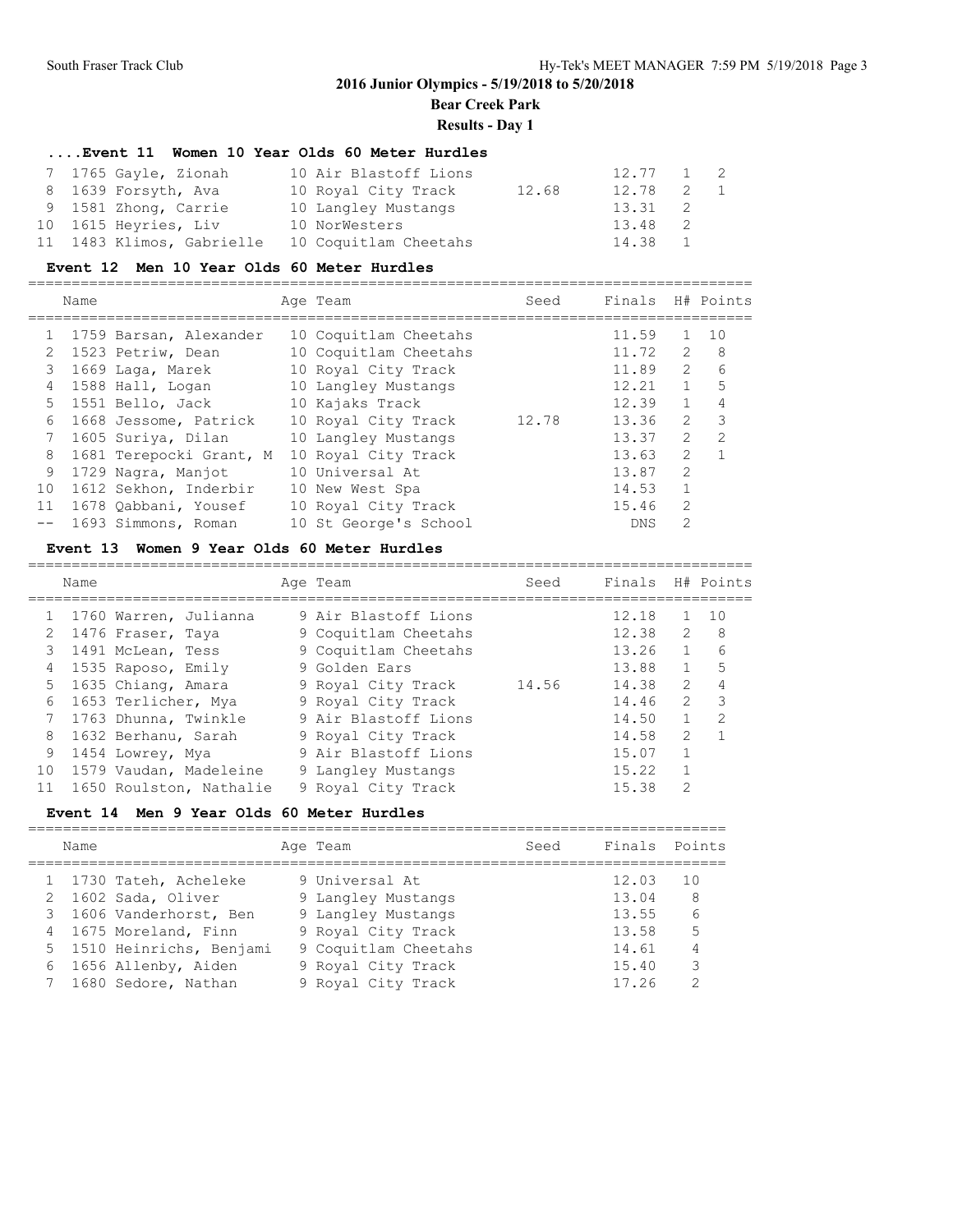# **Bear Creek Park**

# **Results - Day 1**

## **Event 15 Women 13 Year Olds 100 Meter Dash**

|                 | Name          |                                               | Age Team                               | Seed  | Prelims            | H#             |
|-----------------|---------------|-----------------------------------------------|----------------------------------------|-------|--------------------|----------------|
|                 |               |                                               |                                        |       |                    |                |
|                 | Preliminaries |                                               |                                        |       |                    |                |
| $\mathbf{1}$    |               | 1481 Kennedy-Hailu, Ser 13 Coquitlam Cheetahs |                                        |       | 13.27 <sub>q</sub> | 4              |
| 2               |               | 1547 Erdevicki, Ana Nat 13 Kajaks Track       |                                        | 13.33 | 13.34q 4           |                |
| 3               |               | 1467 Badu, Natalie                            | 13 Coquitlam Cheetahs                  |       | $13.41q$ 3         |                |
| 4               |               | 1459 Jackson, Ava                             | 13 Burnaby Stri                        | 13.70 | 13.49q 2           |                |
| 5               |               | 1742 Reed, Jordyn                             | 13 Vancouver Th                        | 13.53 | $13.62q$ 3         |                |
| 6               |               | 1505 Wade, Skyla                              | 13 Coquitlam Cheetahs                  |       | $13.83q$ 3         |                |
| $7\phantom{.0}$ |               | 1466 Anderson, Lisa                           | 13 Coquitlam Cheetahs                  |       | 14.06q 2           |                |
| 8               |               | 1711 Brar, Mehak Preet                        | 13 Universal At                        | 14.00 | 14.15q             | 1              |
| 9               |               | 1654 Yong, Annika                             | 13 Royal City Track                    | 14.53 | 14.20              | $\mathbf{1}$   |
| 10              |               | 1567 Hagyard, Danielle                        | 13 Langley Mustangs                    | 14.74 | 14.34              | 2              |
| 11              |               | 1530 Adomi, Aliyah                            | 13 Golden Ears                         |       | 14.36              | 2              |
| 12              |               | 1477 Froese, Nylah                            | 13 Coquitlam Cheetahs                  |       | 14.88              | $\mathcal{E}$  |
| 13              |               | 1546 Cantarella, Eriant                       | 13 Kajaks Track                        | 14.75 | 14.95              | $\mathcal{S}$  |
| 14              |               | 1494 Ngobi, Kalima                            | 13 Coquitlam Cheetahs                  |       | 15.02              | $\overline{2}$ |
| 15              |               | 1474 Faoro, Natalie                           | 13 Coquitlam Cheetahs                  |       | 15.21              | $\mathbf{1}$   |
| 16              |               | 1496 Park, Haewon                             | 13 Coquitlam Cheetahs                  |       | 15.24              | $\overline{2}$ |
| 17              |               | 1696 Scarth, Madeleine                        | 13 Unattached                          |       | 15.31              | 4              |
| 18              |               | 1715 Jawanda, Karmen                          | 13 Universal At                        |       | 15.68              | $\mathbf{1}$   |
| 19              |               | 1532 Blad, Emily                              | 13 Golden Ears                         |       | 15.90              | 4              |
| 20              |               | 1631 Baseden, Olivia                          | 13 Royal City Track                    |       | 16.04              | $\mathbf{1}$   |
| $--$            |               |                                               | 1684 Croy, Sara 13 Southpointe Academy |       | DNS                | 3              |
| $- -$           |               | 1479 Goma, Kinyi (oding 13 Coquitlam Cheetahs |                                        |       | DNS.               | $\mathbf{1}$   |
| $- -$           |               | 1492 Myring, Annabelle                        | 13 Coquitlam Cheetahs                  |       | <b>DNS</b>         | 4              |

#### **Event 15 Women 13 Year Olds 100 Meter Dash**

|                | Name |                         | Age Team              | Prelims | Finals | Points         |
|----------------|------|-------------------------|-----------------------|---------|--------|----------------|
| Finals         |      |                         |                       |         |        |                |
|                |      | 1481 Kennedy-Hailu, Ser | 13 Coquitlam Cheetahs | 13.27   | 13.28  | 10             |
| $\overline{2}$ |      | 1547 Erdevicki, Ana Nat | 13 Kajaks Track       | 13.34   | 13.45  | 8              |
| 3              |      | 1467 Badu, Natalie      | 13 Coquitlam Cheetahs | 13.41   | 13.49  | 6              |
| 4              |      | 1459 Jackson, Ava       | 13 Burnaby Stri       | 13.49   | 13.91  | 5              |
|                |      | 5 1466 Anderson, Lisa   | 13 Coquitlam Cheetahs | 14.06   | 13.92  | 4              |
| 6              |      | 1505 Wade, Skyla        | 13 Coquitlam Cheetahs | 13.83   | 13.96  | 3              |
|                |      | 1742 Reed, Jordyn       | 13 Vancouver Th       | 13.62   | 13.99  | $\mathfrak{D}$ |
| 8              |      | 1711 Brar, Mehak Preet  | 13 Universal At       | 14.15   | 14.34  |                |
|                |      |                         |                       |         |        |                |

### **Event 16 Men 13 Year Olds 100 Meter Dash**

|                | Name                    | Age Team            | Seed  | Prelims    | H#  |
|----------------|-------------------------|---------------------|-------|------------|-----|
|                | Preliminaries           |                     |       |            |     |
|                | 1 1552 Bradley, Jackson | 13 Kajaks Track     | 12.89 | $12.25q$ 3 |     |
|                | 2 1622 Reyes, Ian       | 13 NorWesters       |       | $12.60q$ 2 |     |
|                | 3 1554 Duley, Logan     | 13 Kajaks Track     | 13.18 | $13.06q$ 1 |     |
| $\overline{4}$ | 1557 McFie, Holt        | 13 Kajaks Track     | 13.09 | $13.12q$ 2 |     |
|                | 5 1590 Jones, Owen      | 13 Langley Mustangs | 13.18 | $13.29q$ 1 |     |
| 6              | 1758 Jayden, Martin     | 13 South Fraser     |       | $13.30q$ 3 |     |
| $7\phantom{.}$ | 1463 Lim, Brendan       | 13 Burnaby Stri     |       | $13.35q$ 2 |     |
| 8              | 1620 Marshall, Jack     | 13 NorWesters       |       | $13.54q$ 1 |     |
| 9              | 1586 Flack, Owen        | 13 Langley Mustangs | 13.48 | 13.54      | - 3 |
|                |                         |                     |       |            |     |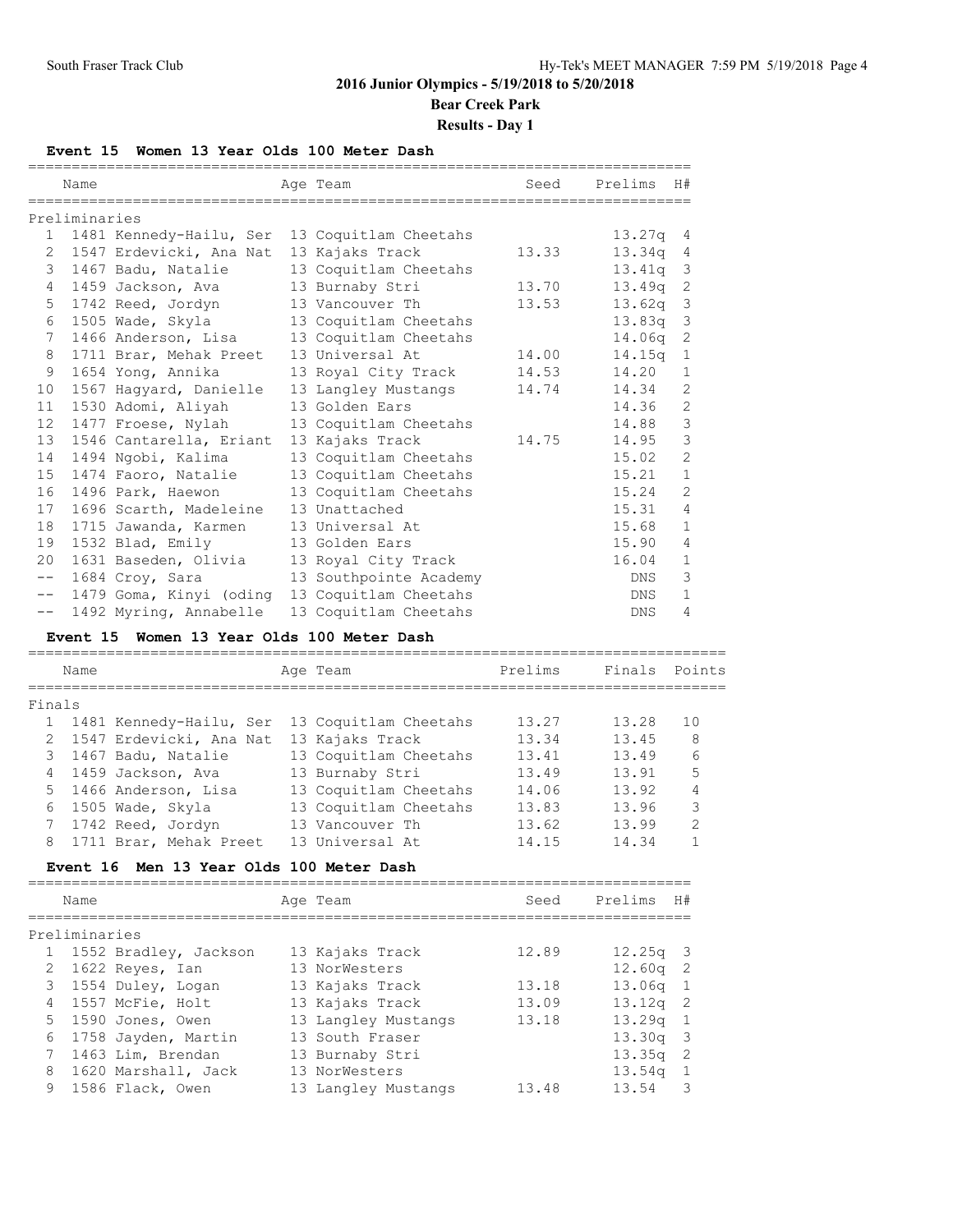**Bear Creek Park**

# **Results - Day 1**

# **....Event 16 Men 13 Year Olds 100 Meter Dash**

| 10 1457 Sandhu, Gurpartap | 13 Air Blastoff Lions<br>13.35 | 13.72 2   |                |
|---------------------------|--------------------------------|-----------|----------------|
| 11 1610 Khela, Gurshan    | 13 New West Spa                | 14.20     | $\overline{3}$ |
| 12 1539 Blad, Tyler       | 13 Golden Ears                 | 14.44     | $\sim$ 1       |
| 13 1670 Lauritzen, Ethan  | 13 Royal City Track            | 15.65 3   |                |
| 14 1728 Mattu, Harjas     | 13 Universal At                | $16.15$ 3 |                |
| -- 1513 Hwang, Kieran     | 13 Coquitlam Cheetahs          | DNS       | $\overline{1}$ |
| -- 1526 Wheeler, Cole     | 13 Coquitlam Cheetahs          | DNS       |                |

### **Event 16 Men 13 Year Olds 100 Meter Dash**

| Prelims<br>Name<br>Age Team                                   | Finals Points  |
|---------------------------------------------------------------|----------------|
|                                                               |                |
| Finals                                                        |                |
| 12.25<br>12.44<br>1552 Bradley, Jackson<br>13 Kajaks Track    | 1 O            |
| 2<br>12.81<br>1622 Reyes, Ian<br>12.60<br>13 NorWesters       | 8              |
| 3<br>1557 McFie, Holt<br>13.12<br>13.24<br>13 Kajaks Track    | 6              |
| 4<br>13 Kajaks Track<br>13.27<br>13.06<br>1554 Duley, Logan   | 5              |
| 5 1590 Jones, Owen<br>13 Langley Mustangs<br>13.29<br>13.45   | 4              |
| 13.30<br>13.61<br>6<br>1758 Jayden, Martin<br>13 South Fraser | 3              |
| 7 1620 Marshall, Jack<br>13.91<br>13.54<br>13 NorWesters      | $\mathfrak{D}$ |
| 8<br>13.97<br>1463 Lim, Brendan<br>13.35<br>13 Burnaby Stri   |                |

# **Event 17 Women 12 Year Olds 100 Meter Dash**

|                 | Name          |                                             | Age Team                  | Seed  | Prelims    | H#                      |
|-----------------|---------------|---------------------------------------------|---------------------------|-------|------------|-------------------------|
|                 | Preliminaries |                                             |                           |       |            |                         |
| $\mathbf{1}$    |               | 1700 Perrault, Jaime 12 Unattached B        |                           | 13.39 | $13.45q$ 2 |                         |
|                 |               | 2 1484 Lamb, Miheret 12 Coquitlam Cheetahs  |                           |       | 13.84q 1   |                         |
| 3 <sup>7</sup>  |               | 1641 Kambidi, Mballany 12 Royal City Track  |                           |       | 13.86q 2   |                         |
| $\overline{4}$  |               | 1468 Beuthin, Michela                       | 12 Coquitlam Cheetahs     |       | $14.06q$ 1 |                         |
| 5               |               | 1480 Herrell, Amelia                        | 12 Coquitlam Cheetahs     |       | $14.09q$ 1 |                         |
| 6               |               | 1636 Chiang, Indira                         | 12 Royal City Track 14.36 |       | $14.12q$ 1 |                         |
| $7\phantom{.0}$ |               | 1685 Stefanovic, Anka                       | 12 Southpointe Academy    | 14.38 | 14.24q 3   |                         |
| 8               |               | 1500 Rogozinski, Victor                     | 12 Coquitlam Cheetahs     |       | $14.55q$ 2 |                         |
| 9               |               | 1485 Macleod, Scarlet                       | 12 Coquitlam Cheetahs     |       | 14.64      | 2                       |
| 10              |               | 1465 Markey, Clara                          | 12 Chilliwack T           |       | 14.64      | 2                       |
| 11              |               | 1630 Ali, Zehra                             | 12 Royal City Track       |       | 14.64      | $\mathbf{3}$            |
| 12              |               | 1614 Ambrozic, Lindsay 12 NorWesters        |                           |       | 14.65      | $\,1\,$                 |
| 13              |               | 1732 Greene, Sierra                         | 12 Valley Royal           |       | 14.73      | $\mathbf{1}$            |
| 14              |               | 1534 Molnar, Nikolett                       | 12 Golden Ears            |       | 14.76      | $\overline{\mathbf{3}}$ |
| 15              |               | 1644 Melles-Hewitt, Lis 12 Royal City Track |                           |       | 14.82      | $\mathbf{2}$            |
| 16              |               | 1549 Rozman, Renzey                         | 12 Kajaks Track           | 14.99 | 14.96      | $\mathcal{S}$           |
| 17              |               | 1616 Nash, Ella 12 NorWesters               |                           |       | 15.50      | $\mathcal{S}$           |
| 18              |               | 1749 Ava, Sales 12 South Fraser             |                           |       | 15.62      | $\mathcal{S}$           |
| 19              |               | 1752 Sienna, Mar 12 South Fraser            |                           |       | 16.16      | 3                       |
| 20              |               | 1709 Binng, Sareena                         | 12 Universal At           |       | 16.54      | $\mathbf{2}$            |
| 21              |               | 1475 Foster, Danika 12 Coquitlam Cheetahs   |                           |       | 16.68      | $\mathsf 3$             |
| $- -$           |               | 1642 Ko, Ashley                             | 12 Royal City Track       |       | <b>DNS</b> | $\mathbf{1}$            |
|                 |               |                                             |                           |       |            |                         |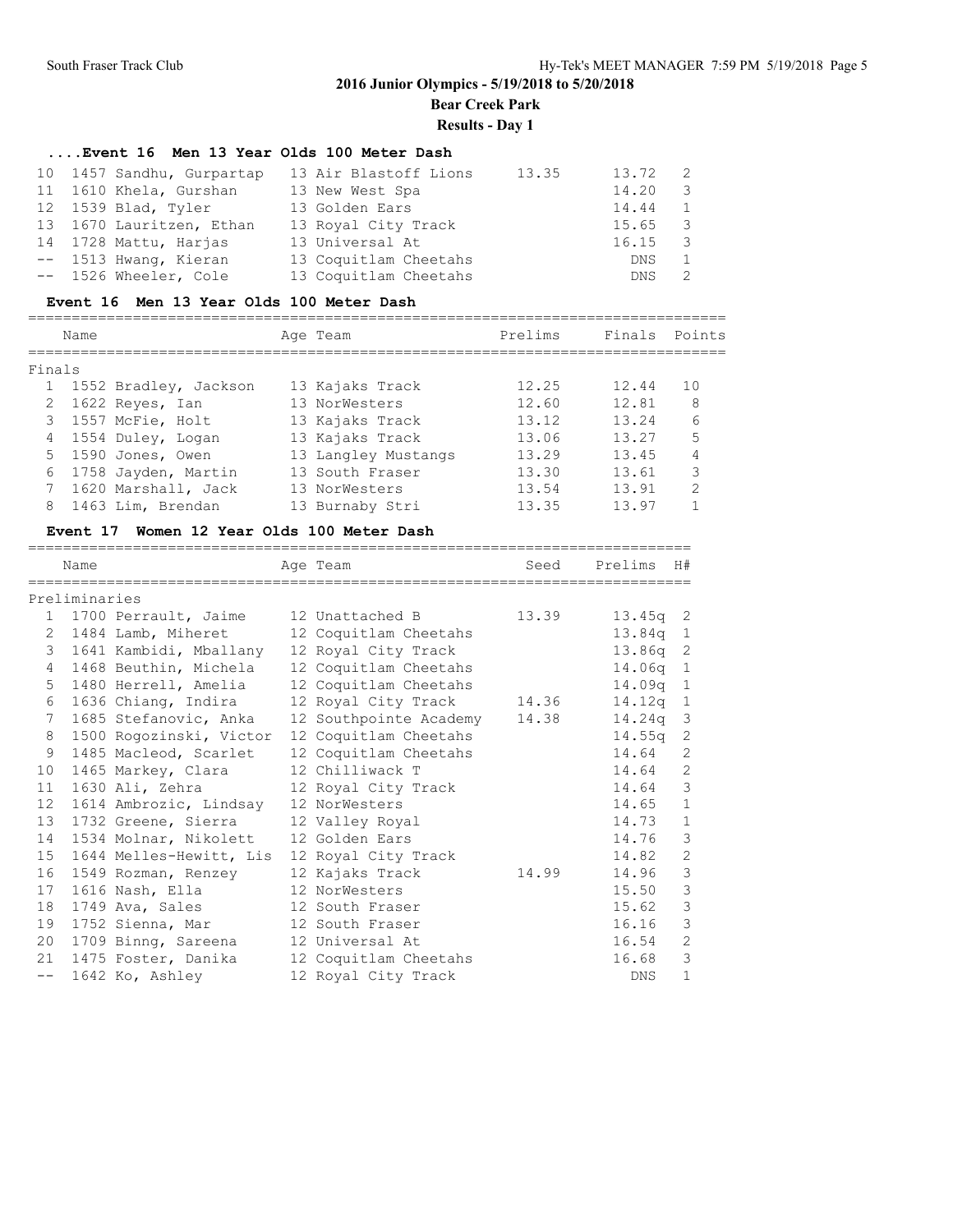**Bear Creek Park**

**Results - Day 1**

# **Event 17 Women 12 Year Olds 100 Meter Dash**

|        | Name |                         | Age Team               | Prelims | Finals | Points        |
|--------|------|-------------------------|------------------------|---------|--------|---------------|
| Finals |      |                         |                        |         |        |               |
|        |      | 1 1700 Perrault, Jaime  | 12 Unattached B        | 13.45   | 13.71  | 1 N           |
|        |      |                         |                        |         |        |               |
| 2      |      | 1484 Lamb, Miheret      | 12 Coquitlam Cheetahs  | 13.84   | 14.02  | 8             |
| 3      |      | 1641 Kambidi, Mballany  | 12 Royal City Track    | 13.86   | 14.17  | 6             |
| 4      |      | 1480 Herrell, Amelia    | 12 Coquitlam Cheetahs  | 14.09   | 14.52  | 5             |
| 5      |      | 1636 Chiang, Indira     | 12 Royal City Track    | 14.12   | 14.53  | 4             |
| 6      |      | 1468 Beuthin, Michela   | 12 Coquitlam Cheetahs  | 14.06   | 14.57  | 3             |
|        |      | 1685 Stefanovic, Anka   | 12 Southpointe Academy | 14.24   | 14.58  | $\mathcal{D}$ |
| 8      |      | 1500 Rogozinski, Victor | 12 Coquitlam Cheetahs  | 14.55   | 14.71  |               |

# **Event 18 Men 12 Year Olds 100 Meter Dash**

|                 | Name          |                                         | Age Team              | Seed     | Prelims    | H#             |
|-----------------|---------------|-----------------------------------------|-----------------------|----------|------------|----------------|
|                 | Preliminaries |                                         |                       |          |            |                |
| $\mathbf{1}$    |               | 1723 Faqbamiye, Iyimi 12 Universal At   |                       | 13.50    | $13.28q$ 1 |                |
| 2               |               | 1733 Wright, Benjamin                   | 12 Valley Royal       | 13:07.00 | $13.59q$ 2 |                |
| 3               |               | 1461 Brent, Alec                        | 12 Burnaby Stri       |          | $13.94q$ 3 |                |
| $\overline{4}$  |               | 1600 Russell, Joel                      | 12 Langley Mustangs   |          | 14.49q     | -2             |
| $5^{\circ}$     |               | 1660 Brolin, Noah                       | 12 Royal City Track   |          | 14.65q     | 1              |
| 6               |               | 1540 Blais, Davyn                       | 12 Golden Ears        |          | 15.26q     | $\overline{3}$ |
| $7\phantom{.0}$ |               | 1597 Quiring, Judah                     | 12 Langley Mustangs   |          | 15.28q     | 1              |
| 8               |               | 1734 Bernett, Keon                      | 12 Vancouver College  |          | 15.30q     | $\overline{3}$ |
| $\mathcal{G}$   |               | 9998 Bryan, Nolan                       | 12 Royal City Track   |          | 15.48      | 3              |
| 10              |               | 1543 Soltesz, Kalib                     | 12 Golden Ears        | 15.26    | 15.50      | 2              |
| 11              |               | 1738 Anderson, Jacob                    | 12 Vancouver Ol       |          | 15.81      | $\mathbf{1}$   |
| 12              |               | 1514 Karr, Nathan                       | 12 Coquitlam Cheetahs |          | 17.15      | $\overline{2}$ |
| 13              |               | 1594 Martinez, Juan                     | 12 Langley Mustangs   | 17.81    | 17.64      | 3              |
| 14              |               | 1599 Robertson, Stuart                  | 12 Langley Mustangs   | 18.07    | 18.25      | 3              |
| 15              |               | 1677 Qabbani, Ryan                      | 12 Royal City Track   |          | 19.92      | $\overline{2}$ |
| $-\,-$          |               | 1754 Caidyn, Maver                      | 12 South Fraser       |          | DNS        | $\mathbf{1}$   |
| $--$            |               | 1725 Kuku, Darin Esegem 12 Universal At |                       |          | DNS        | $\mathcal{P}$  |
| $- -$           |               | 1537 Adams-Sumbo, Cael                  | 12 Golden Ears        |          | <b>DNS</b> | $\mathbf{1}$   |
| $- -$           |               | 1521 Pankratz, Kael                     | 12 Coquitlam Cheetahs |          | DNS        | 1              |

# **Event 18 Men 12 Year Olds 100 Meter Dash**

|               | Name |                       | Age Team             | Prelims | Finals Points |               |
|---------------|------|-----------------------|----------------------|---------|---------------|---------------|
| Finals        |      |                       |                      |         |               |               |
|               |      | 1723 Faqbamiye, Iyimi | 12 Universal At      | 13.28   | 13.36         | 10            |
| $\mathcal{L}$ |      | 1733 Wright, Benjamin | 12 Valley Royal      | 13.59   | 13.47         | 8             |
| 3             |      | 1461 Brent, Alec      | 12 Burnaby Stri      | 13.94   | 14.09         | 6             |
| 4             |      | 1600 Russell, Joel    | 12 Langley Mustangs  | 14.49   | 14.86         | 5             |
|               |      | 5 1660 Brolin, Noah   | 12 Royal City Track  | 14.65   | 15.04         | 4             |
| 6             |      | 1540 Blais, Davyn     | 12 Golden Ears       | 15.26   | 15.33         | 3             |
|               |      | 1597 Quiring, Judah   | 12 Langley Mustangs  | 15.28   | 15.45         | $\mathcal{D}$ |
| 8             |      | 1734 Bernett, Keon    | 12 Vancouver College | 15.30   | 15.54         |               |
|               |      |                       |                      |         |               |               |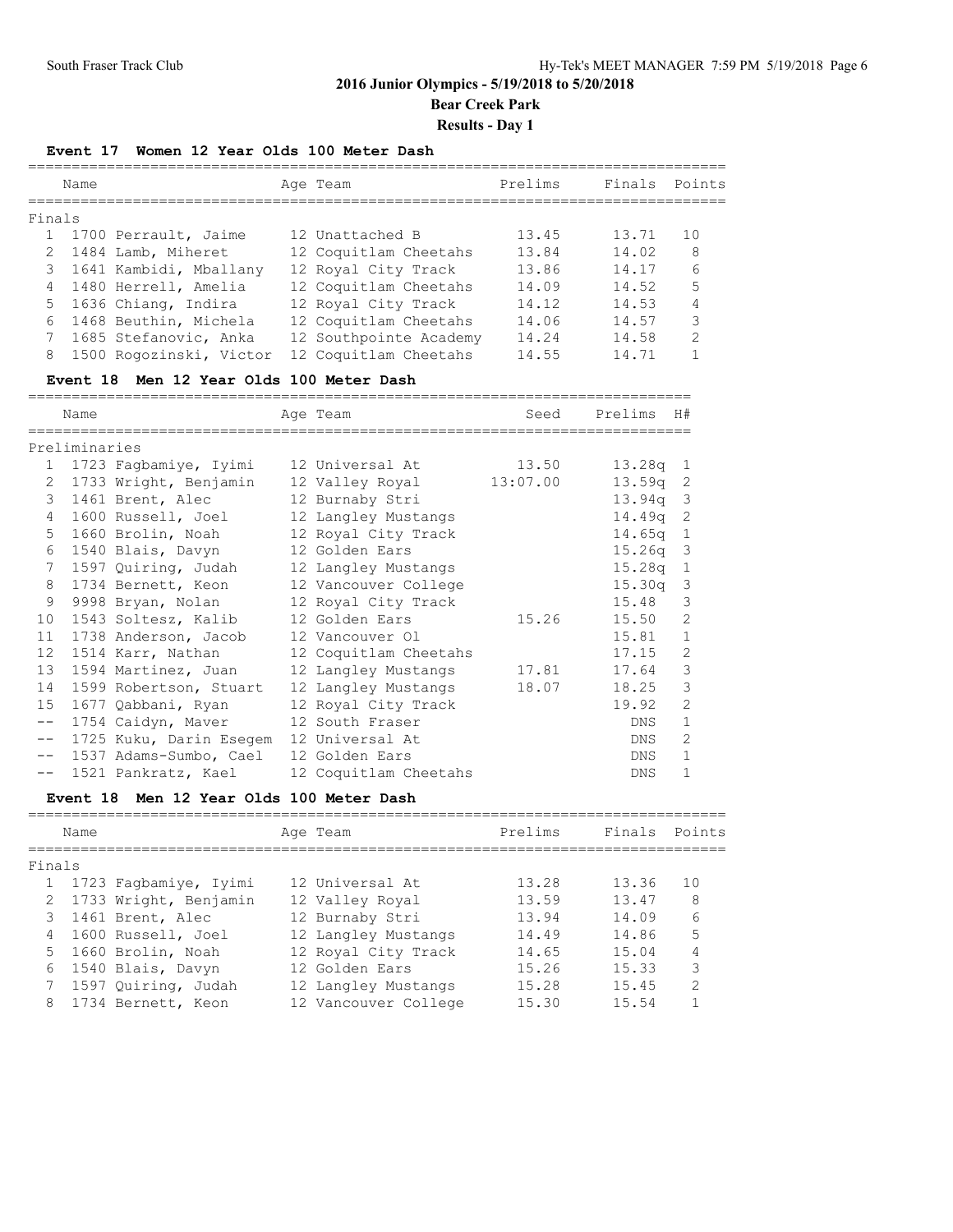**Bear Creek Park Results - Day 1**

**Event 19 Women 11 Year Olds 100 Meter Dash**

|                   | Name          |                         | Age Team              | Seed     | Prelims    | H#             |
|-------------------|---------------|-------------------------|-----------------------|----------|------------|----------------|
|                   | Preliminaries |                         |                       |          |            |                |
| $1 \quad$         |               | 1574 Silva, Nicole      | 11 Langley Mustangs   |          | $14.03q$ 4 |                |
| 2                 |               | 1489 McLaughlin, Jaedyn | 11 Coquitlam Cheetahs |          | 14.06q 2   |                |
| 3                 |               | 1735 Cardey, Ava        | 11 Vancouver Ol       | 14:06.00 | $14.29q$ 4 |                |
| 4                 |               | 1718 Tateh, Mbunya      | 11 Universal At       |          | 14.66q 2   |                |
| 5                 |               | 1655 Yong, Ellie        | 11 Royal City Track   | 14.66    | $14.67q$ 3 |                |
| 6                 |               | 1471 Casumpang, Olivia  | 11 Coquitlam Cheetahs |          | 15.06q 3   |                |
| 7                 |               | 1573 Schoenroth, Alexis | 11 Langley Mustangs   |          | 15.13q 4   |                |
| 8                 |               | 1503 Self, Makenna      | 11 Coquitlam Cheetahs |          | 15.20q     | 2              |
| 9                 |               | 1545 Bernett, Mya       | 11 Kajaks Track       | 15.56    | 15.22      | 1              |
| 10                |               | 1550 Varma-Vitug, Sofia | 11 Kajaks Track       | 15.47    | 15.23      | 2              |
| 11                |               | 1699 Jessup, Olivia     | 11 Unattached B       |          | 15.31      | 3              |
| $12 \overline{ }$ |               | 1570 Meier, Helena      | 11 Langley Mustangs   | 15.66    | 15.56      | 5              |
| 13                |               | 1737 Torrance, Allison  | 11 Vancouver Ol       | 15.84    | 15.64      | 4              |
| 14                |               | 1453 Greene, Teeaurah   | 11 Air Blastoff Lions |          | 15.73      | $\mathbf{1}$   |
| 15                |               | 1609 Liu, Grace         | 11 New West Spa       |          | 15.84      | 4              |
| 16                |               | 1495 Ngobi, Safia       | 11 Coquitlam Cheetahs |          | 15.95      | $\mathbf{1}$   |
| 17                |               | 1578 Vaudan, Gabrielle  | 11 Langley Mustangs   |          | 16.12      | 5              |
| 18                |               | 1561 Baerg, Amanda      | 11 Langley Mustangs   |          | 16.17      | 3              |
| 19                |               | 1490 McLean, Ayla       | 11 Coquitlam Cheetahs |          | 16.19      | $\mathbf{3}$   |
| 20                |               | 1575 Spedding, Sophie   | 11 Langley Mustangs   |          | 16.52      | $\mathbf{1}$   |
| 21                |               | 1502 Self, Delaney      | 11 Coquitlam Cheetahs |          | 16.61      | 5              |
| 22                |               | 1701 Phillips, Hazel    | 11 Unattached B       |          | 16.66      | 5              |
| 23                |               | 1498 Perk, Emily        | 11 Coquitlam Cheetahs |          | 16.74      | 5              |
| 24                |               | 1637 Everaars, Mira     | 11 Royal City Track   |          | 17.28      | $\mathbf{1}$   |
| 25                |               | 1488 McLaughlin, Camdyn | 11 Coquitlam Cheetahs |          | 17.80      | $\overline{2}$ |
| 26                |               | 1708 Bhullar, Arshdeep  | 11 Universal At       |          | 17.87      | 2              |
| 27                |               | 1710 Bonilla-Martin, Ta | 11 Universal At       |          | 18.54      | 2              |
| 28                |               | 1652 Storms, Sadie      | 11 Royal City Track   |          | 19.34      | $\mathbf{1}$   |
| $- \, -$          |               | 1761 Robinson, Makenna  | 11 Langley Mustangs   |          | DNS        | $\mathbf{1}$   |
| $\qquad \qquad -$ |               | 1618 Tanious, Lindsay   | 11 NorWesters         |          | DNS        | 4              |
| $- -$             |               | 1493 Myring, Holly      | 11 Coquitlam Cheetahs |          | DNS        | 3              |
| $- -$             |               | 1571 Osei-Appiah, Sloan | 11 Langley Mustangs   |          | DNS        | 5              |

# **Event 19 Women 11 Year Olds 100 Meter Dash**

|                | Name |                           | Age Team              | Prelims | Finals     | Points        |
|----------------|------|---------------------------|-----------------------|---------|------------|---------------|
| Finals         |      |                           |                       |         |            |               |
|                |      | 1489 McLaughlin, Jaedyn   | 11 Coquitlam Cheetahs | 14.06   | 14.12      | 10            |
| $\overline{2}$ |      | 1574 Silva, Nicole        | 11 Langley Mustangs   | 14.03   | 14.20      | 8             |
| 3              |      | 1655 Yong, Ellie          | 11 Royal City Track   | 14.67   | 14.67      | 6             |
| 4              |      | 1718 Tateh, Mbunya        | 11 Universal At       | 14.66   | 14.71      | 5             |
|                |      | 5 1573 Schoenroth, Alexis | 11 Langley Mustangs   | 15.13   | 14.75      | 4             |
| 6              |      | 1471 Casumpang, Olivia    | 11 Coquitlam Cheetahs | 15.06   | 15.09      | 3             |
| 7              |      | 1503 Self, Makenna        | 11 Coquitlam Cheetahs | 15.20   | 15.41      | $\mathcal{P}$ |
|                |      | 1735 Cardey, Ava          | 11 Vancouver Ol       | 14.29   | <b>DNS</b> |               |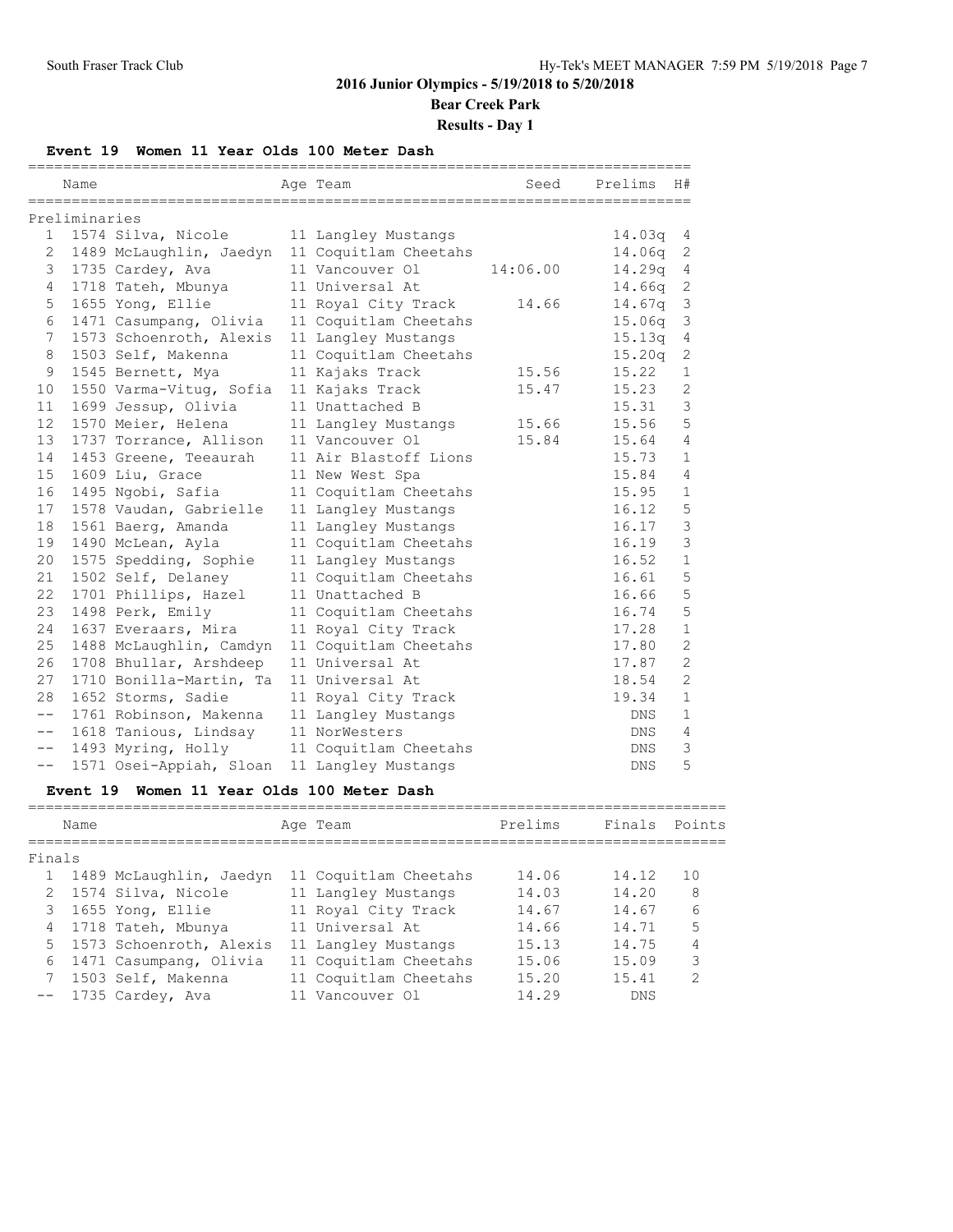# **Bear Creek Park**

**Results - Day 1**

# **Event 20 Men 11 Year Olds 100 Meter Dash**

|                 | Name<br>:======== | =======================                     | Age Team                                             | Seed  | Prelims            | H#             |
|-----------------|-------------------|---------------------------------------------|------------------------------------------------------|-------|--------------------|----------------|
|                 | Preliminaries     |                                             |                                                      |       |                    |                |
| $\mathbf{1}$    |                   | 1462 Georgilas, Iossif 11 Burnaby Stri      |                                                      | 14.33 | 14.22q 4           |                |
| $\overline{2}$  |                   | 1603 Sanchez-Masetto, P 11 Langley Mustangs |                                                      |       | 14.28q             | 3              |
| 3               |                   | 1703 Ardizzoni, Massimo 11 Unattached B     |                                                      |       | 14.49q 3           |                |
| $4\overline{ }$ |                   | 1611 Petcu, Denis Gabri 11 New West Spa     |                                                      |       | $14.55q$ 1         |                |
| 5               |                   | 1593 Louwerse, Noah                         | 11 Langley Mustangs                                  |       | 14.83a             | 4              |
| 6               |                   |                                             | 1607 Vanderhorst, Jacob 11 Langley Mustangs 14:55.00 |       | $15.01q$ 3         |                |
| 7               |                   | 1706 Jessup, Davis                          | 11 Unattached B                                      |       | $15.09q$ 1         |                |
| 8               |                   | 1601 Sada, Bernardo                         | 11 Langley Mustangs                                  |       | 15.26 <sub>q</sub> | $\mathbf{1}$   |
| 9               |                   | 1692 Sedin, Valter 11 St George's School    |                                                      |       | 15.54              | 2              |
| 9               |                   | 1528 Stromotich, Jaspar 11 Gibsons Elem     |                                                      |       | 15.54              | 3              |
| 11              |                   | 1671 Lauritzen, Julian 11 Royal City Track  |                                                      |       | 15.58              | $\overline{2}$ |
| 12              |                   | 1591 Kinch, Lucas                           | 11 Langley Mustangs                                  |       | 15.59              | $\mathbf{1}$   |
| 13              |                   | 1529 Sullivan, Ethan                        | 11 Gibsons Elem                                      |       | 15.67              | $\overline{2}$ |
| 14              |                   | 1456 Lowrey, Matthew                        | 11 Air Blastoff Lions                                |       | 15.74              | 4              |
| 15              |                   | 1509 Froese, Brayden                        | 11 Coquitlam Cheetahs                                |       | 15.80              | $\mathbf{1}$   |
| 16              |                   | 1676 Perks, Ryan                            | 11 Royal City Track                                  |       | 15.83              | $\mathbf{3}$   |
| 17              |                   | 1538 Adomi, Nathan                          | 11 Golden Ears                                       |       | 16.24              | $\overline{2}$ |
| 18              |                   | 1621 Millard, William                       | 11 NorWesters                                        |       | 16.29              | $\overline{4}$ |
| 19              |                   | 1596 Nasato, Ryder                          | 11 Langley Mustangs                                  |       | 16.32              | 4              |
| 20              |                   | 1665 De La Cruz, Leandr                     | 11 Royal City Track                                  |       | 16.50              | $\mathbf{3}$   |
| 21              |                   | 1727 Mattu, Harjap                          | 11 Universal At                                      |       | 16.94              | $\mathbf{1}$   |
| 22              |                   | 1583 Bath, Cameron 11 Langley Mustangs      |                                                      |       | 17.18              | 4              |
| 23              |                   | 1769 Maclachlan, Ewan 11 Royal City Track   |                                                      |       | 19.01              | $\overline{2}$ |
| $- -$           |                   | 1704 Bhattacharya, Arna 11 Unattached B     |                                                      | 13.81 | <b>DNS</b>         | $\overline{2}$ |

# **Event 20 Men 11 Year Olds 100 Meter Dash**

|        | Name |                         | Age Team            | Prelims | Finals | Points        |
|--------|------|-------------------------|---------------------|---------|--------|---------------|
| Finals |      |                         |                     |         |        |               |
|        |      | 1462 Georgilas, Iossif  | 11 Burnaby Stri     | 14.22   | 14.40  | 1 O           |
| 2      |      | 1703 Ardizzoni, Massimo | 11 Unattached B     | 14.49   | 14.63  | 8             |
| 3      |      | 1603 Sanchez-Masetto, P | 11 Langley Mustangs | 14.28   | 14.65  | 6             |
| 4      |      | 1611 Petcu, Denis Gabri | 11 New West Spa     | 14.55   | 15.13  | 5             |
|        |      | 5 1593 Louwerse, Noah   | 11 Langley Mustangs | 14.83   | 15.37  | 4             |
| 6      |      | 1601 Sada, Bernardo     | 11 Langley Mustangs | 15.26   | 15.42  | 3             |
|        |      | 1607 Vanderhorst, Jacob | 11 Langley Mustangs | 15.01   | 15.57  | $\mathcal{D}$ |
| 8      |      | 1706 Jessup, Davis      | 11 Unattached B     | 15.09   | 15.60  |               |

## **Event 21 Women 10 Year Olds 100 Meter Dash**

|   | Name                      | Age Team              | Seed  | Prelims    | H# |
|---|---------------------------|-----------------------|-------|------------|----|
|   | Preliminaries             |                       |       |            |    |
|   | 1 1779 Dann, Nissi        | 10 Royal City Track   |       | $14.75q$ 2 |    |
| 2 | 1765 Gayle, Zionah        | 10 Air Blastoff Lions |       | $15.75q$ 1 |    |
|   | 3 1499 Rogozinski, Amelia | 10 Coquitlam Cheetahs |       | $15.81q$ 2 |    |
|   | 4 1736 Montessori, Ana    | 10 Vancouver Ol       | 15.81 | $15.83q$ 3 |    |
|   | 5 1643 Loconte, Maresa    | 10 Royal City Track   |       | $15.86q$ 1 |    |
| 6 | 1633 Brolin, Abby         | 10 Royal City Track   |       | $16.06q$ 1 |    |
| 6 | 1747 Adler, Haven         | 10 West Vancouv       |       | $16.06q$ 3 |    |
|   | 8 1533 Don, Bianca        | 10 Golden Ears        |       | $16.46q$ 1 |    |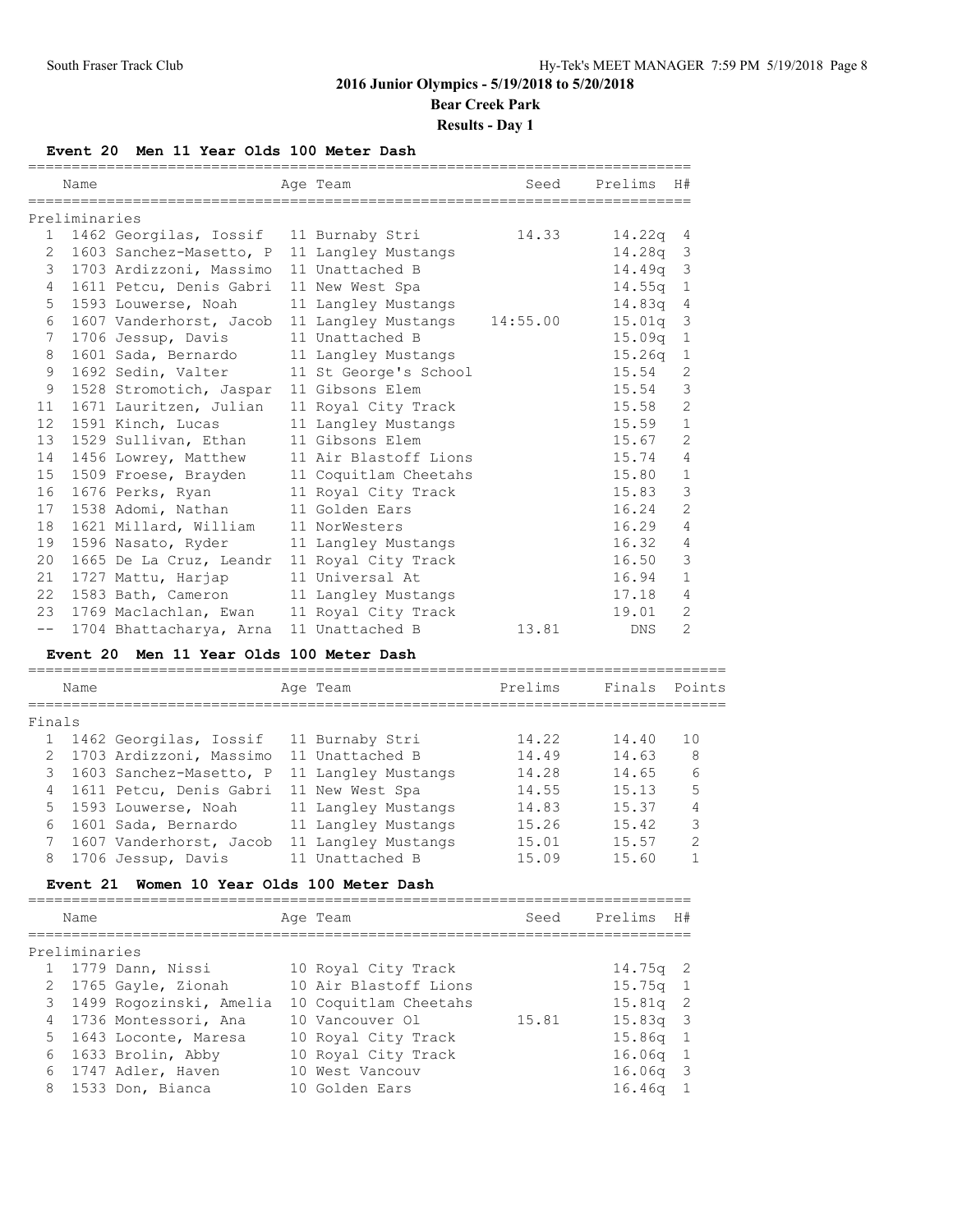**Bear Creek Park**

**Results - Day 1**

============================================================================

# **....Event 21 Women 10 Year Olds 100 Meter Dash**

| 9 1482 Khrisanova, Svetla 10 Coquitlam Cheetahs |                       | 16.54 2 |                          |
|-------------------------------------------------|-----------------------|---------|--------------------------|
| 10 1615 Heyries, Liv                            | 10 NorWesters         | 16.63   | $\overline{\phantom{a}}$ |
| 11 1697 Carlsen, Leila                          | 10 Unattached B       | 16.75   |                          |
| 12 1581 Zhong, Carrie                           | 10 Langley Mustangs   | 17.34   | - 3                      |
| 13 1565 Gallinger, Kailee                       | 10 Langley Mustangs   | 17.44   |                          |
| -- 1717 Sangha, Shehneet                        | 10 Universal At       | DNS.    | - 2                      |
| -- 1767 Carlsen, Leila                          | 10 Air Blastoff Lions | DNS.    |                          |

#### **Event 21 Women 10 Year Olds 100 Meter Dash**

|                 | Name |                           | Age Team              | Prelims | Finals Points |               |
|-----------------|------|---------------------------|-----------------------|---------|---------------|---------------|
| Finals          |      |                           |                       |         |               |               |
|                 |      | 1 1779 Dann, Nissi        | 10 Royal City Track   | 14.75   | 14.84         | 1 O           |
| 2               |      | 1765 Gayle, Zionah        | 10 Air Blastoff Lions | 15.75   | 15.65         | 8             |
|                 |      | 3 1499 Rogozinski, Amelia | 10 Coquitlam Cheetahs | 15.81   | 15.77         | 6             |
| 4               |      | 1643 Loconte, Maresa      | 10 Royal City Track   | 15.86   | 16.04         | 5             |
|                 |      | 5 1736 Montessori, Ana    | 10 Vancouver Ol       | 15.83   | 16.14         | 4             |
|                 |      | 6 1747 Adler, Haven       | 10 West Vancouv       | 16.06   | 16.15         | 3             |
| $7\phantom{.0}$ |      | 1633 Brolin, Abby         | 10 Royal City Track   | 16.06   | 16.29         | $\mathcal{D}$ |
| 8               |      | 1533 Don, Bianca          | 10 Golden Ears        | 16.46   | 16.64         |               |

# **Event 22 Men 10 Year Olds 100 Meter Dash**

|              | Name          |                                             | Age Team                                      | Seed  | Prelims H#   |                |
|--------------|---------------|---------------------------------------------|-----------------------------------------------|-------|--------------|----------------|
|              | Preliminaries |                                             |                                               |       |              |                |
| $\mathbf{1}$ |               | 1705 Dacres, Isaiah 10 Unattached B         |                                               |       | $14.07q$ 3   |                |
| 2            |               |                                             | 1517 Magdalinski, Tyler 10 Coquitlam Cheetahs |       | $14.41q$ 1   |                |
| 3            |               | 1558 Nickerson, Ryan                        | 10 Kajaks Track                               | 14.69 | $14.45q$ 2   |                |
| 4            |               | 1679 Schiebler, Jackson 10 Royal City Track |                                               |       | $15.08q$ 1   |                |
|              |               | 5 1588 Hall, Logan                          | 10 Langley Mustangs                           |       | $15.15q$ 3   |                |
| 6            |               | 1512 Hewitt-Richards, B                     | 10 Coquitlam Cheetahs                         |       | $15.28q$ 3   |                |
| 7            |               | 1669 Laqa, Marek                            | 10 Royal City Track                           |       | $15.33q - 3$ |                |
| 8            |               | 1551 Bello, Jack 10 Kajaks Track            |                                               |       | $15.35q$ 1   |                |
| 9            |               | 1464 Mazziotti, Max 10 Burnaby Stri         |                                               |       | 15.60        | 2              |
| 10           |               | 1608 Vanhuizen, Drew 10 Langley Mustangs    |                                               |       | 15.62        | 3              |
| 11           |               | 1523 Petriw, Dean                           | 10 Coquitlam Cheetahs                         |       | 16.20        | $\mathbf{1}$   |
| 12           |               | 1541 Pitzey, Jacob                          | 10 Golden Ears                                |       | 16.46        | 2              |
| 13           |               | 1605 Suriya, Dilan                          | 10 Langley Mustangs                           |       | 16.80        | 3              |
| 14           |               | 1592 Longley, Chase                         | 10 Langley Mustangs                           |       | 16.96        | $\mathbf{1}$   |
| 15           |               | 1661 Bryan, Grayson 10 Royal City Track     |                                               |       | 19.15        | 2              |
|              |               | 16 1724 Grewal, Jay                         | 10 Universal At                               |       | 19.27        | $\mathbf{1}$   |
|              |               | 17 1771 Bhullar, Tanvir                     | 10 Royal City Track                           |       | 19.28        | $\mathbf{1}$   |
| $- -$        |               | 1693 Simmons, Roman                         | 10 St George's School                         |       | <b>DNS</b>   | $\mathfrak{D}$ |

#### **Event 22 Men 10 Year Olds 100 Meter Dash**

|        | Name |                           |  | Age Team              | Prelims | Finals Points |     |  |  |
|--------|------|---------------------------|--|-----------------------|---------|---------------|-----|--|--|
|        |      |                           |  |                       |         |               |     |  |  |
| Finals |      |                           |  |                       |         |               |     |  |  |
|        |      | 1 1517 Magdalinski, Tyler |  | 10 Coquitlam Cheetahs | 14.41   | 14.19         | 1 O |  |  |
|        |      | 2 1705 Dacres, Isaiah     |  | 10 Unattached B       | 14.07   | 14.25         | 8   |  |  |
|        |      | 3 1558 Nickerson, Ryan    |  | 10 Kajaks Track       | 14.45   | 14.52         | 6   |  |  |
|        |      | 4 1588 Hall, Logan        |  | 10 Langley Mustangs   | 15.15   | 15.18         | 5   |  |  |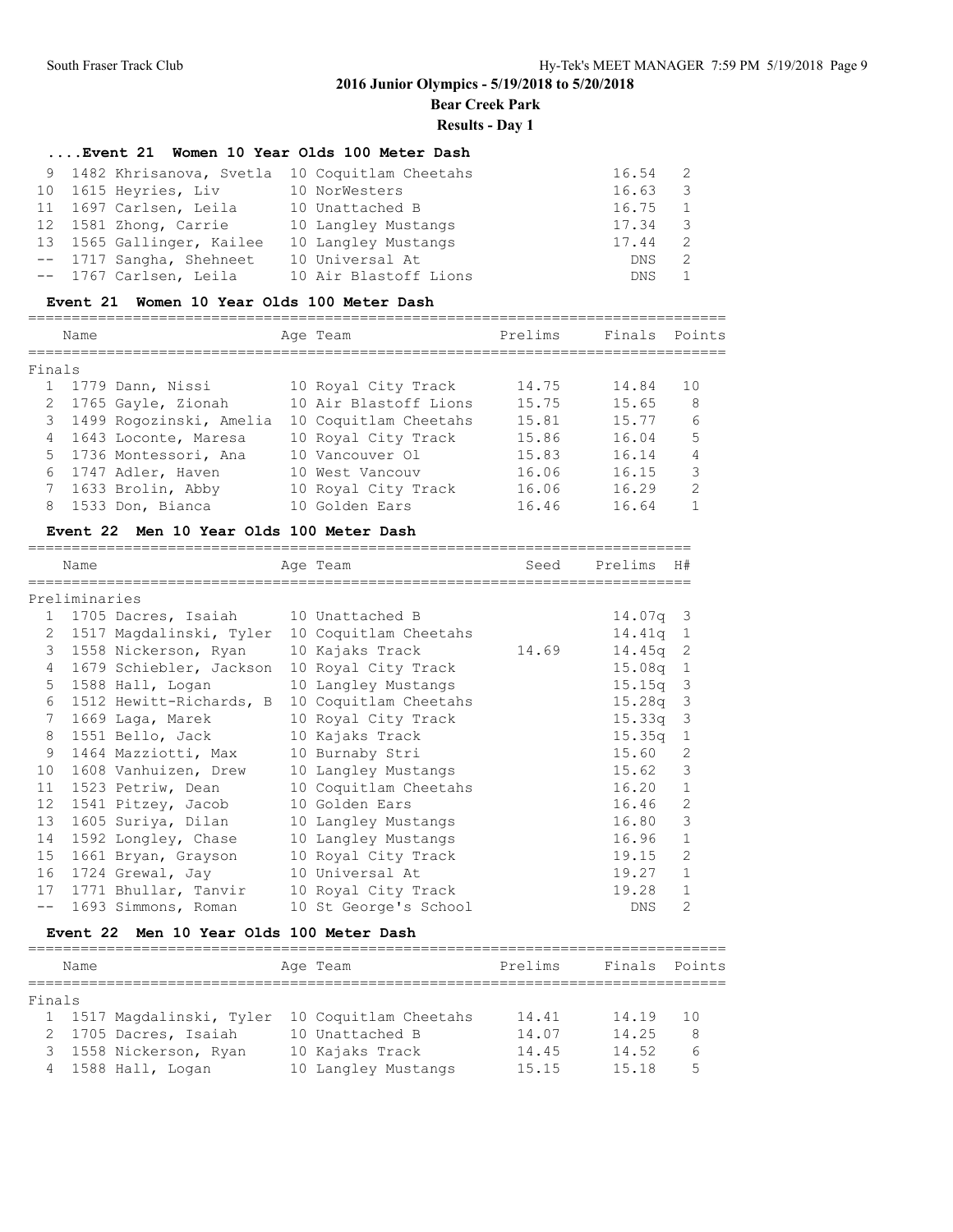**Bear Creek Park**

## **Results - Day 1**

# **....Event 22 Men 10 Year Olds 100 Meter Dash**

| 5 1679 Schiebler, Jackson 10 Royal City Track   |                     | 15.08 | 15.18 | $\overline{4}$ |
|-------------------------------------------------|---------------------|-------|-------|----------------|
| 6 1669 Laga, Marek                              | 10 Royal City Track | 15.33 | 15.22 | - 3            |
| 7 1551 Bello, Jack                              | 10 Kajaks Track     | 15.35 | 15.24 | 2              |
| 8 1512 Hewitt-Richards, B 10 Coquitlam Cheetahs |                     | 15.28 | 15.43 | $\mathbf{1}$   |
|                                                 |                     |       |       |                |

### **Event 23 Women 9 Year Olds 100 Meter Dash**

|              | Name          |                         |  | Age Team                    | Seed  | Prelims    | H#             |
|--------------|---------------|-------------------------|--|-----------------------------|-------|------------|----------------|
|              |               |                         |  |                             |       |            |                |
|              | Preliminaries |                         |  |                             |       |            |                |
|              |               | 1 1476 Fraser, Taya     |  | 9 Coquitlam Cheetahs        |       | $16.02q$ 2 |                |
| $\mathbf{2}$ |               | 1649 Robinson, Olivia   |  | 9 Royal City Track          |       | $16.09q$ 2 |                |
|              |               | 3 1760 Warren, Julianna |  | 9 Air Blastoff Lions        |       | $16.27q$ 1 |                |
|              |               | 4 1750 Sophia, Sales    |  | 9 South Fraser              |       | $16.41q$ 1 |                |
|              |               | 5 1686 Stefanovic, Mina |  | 9 Southpointe Academy 16.80 |       | $16.58q$ 3 |                |
| 6            |               | 1753 Evelyn, Mar        |  | 9 South Fraser              |       | $16.99q$ 1 |                |
| $7^{\circ}$  |               | 1640 Gracia, Mia        |  | 9 Royal City Track          |       | $17.20q$ 3 |                |
|              |               | 8 1763 Dhunna, Twinkle  |  | 9 Air Blastoff Lions        |       | 17.32a     | -2             |
| 9            |               | 1478 Giannelli, Lucy    |  | 9 Coquitlam Cheetahs        |       | 17.37      | $\mathbf{1}$   |
| 10           |               | 1635 Chiang, Amara      |  | 9 Royal City Track          |       | 17.61      | 3              |
| 11           |               | 1568 Hecht, Hannah      |  | 9 Langley Mustangs          |       | 17.96      | $\mathbf{1}$   |
| 12           |               | 1535 Raposo, Emily      |  | 9 Golden Ears               | 17.63 | 18.18      | $\overline{2}$ |
| 13           |               | 1645 Montakhab, Maiysa  |  | 9 Royal City Track          |       | 18.38      | 2              |
| 14           |               | 1751 Maya, Barker       |  | 9 South Fraser              |       | 18.57      | $\overline{2}$ |
| 15           |               | 1632 Berhanu, Sarah     |  | 9 Royal City Track          |       | 18.59      | 3              |
| 16           |               | 1650 Roulston, Nathalie |  | 9 Royal City Track          |       | 19.36      | 3              |
| 17           |               | 1454 Lowrey, Mya        |  | 9 Air Blastoff Lions        |       | 19.60      | $\mathbf{1}$   |
|              |               | 18 1647 Perks, Olivia   |  | 9 Royal City Track          |       | 20.15      | 1              |

# **Event 23 Women 9 Year Olds 100 Meter Dash**

|               | Name                  | Age Team              | Prelims | Finals | Points        |
|---------------|-----------------------|-----------------------|---------|--------|---------------|
| Finals        |                       |                       |         |        |               |
|               | 1 1476 Fraser, Taya   | 9 Coquitlam Cheetahs  | 16.02   | 16.30  | 10            |
| $\mathcal{L}$ | 1760 Warren, Julianna | 9 Air Blastoff Lions  | 16.27   | 16.31  | 8             |
| 3             | 1649 Robinson, Olivia | 9 Royal City Track    | 16.09   | 16.47  | 6             |
| 4             | 1686 Stefanovic, Mina | 9 Southpointe Academy | 16.58   | 16.62  | 5             |
|               | 5 1750 Sophia, Sales  | 9 South Fraser        | 16.41   | 16.62  |               |
| 6             | 1753 Evelyn, Mar      | 9 South Fraser        | 16.99   | 17.18  | 3             |
| 7             | 1640 Gracia, Mia      | 9 Royal City Track    | 17.20   | 17.51  | $\mathcal{D}$ |
| 8             | 1763 Dhunna, Twinkle  | 9 Air Blastoff Lions  | 17.32   | 17.63  |               |

## **Event 24 Men 9 Year Olds 100 Meter Dash**

| Name                      | Age Team             | Seed | Finals Points |     |
|---------------------------|----------------------|------|---------------|-----|
| 1 1730 Tateh, Acheleke    | 9 Universal At       |      | 15.96         | -10 |
| 2 1690 Li, Bradley        | 9 St George's School |      | 15.99         | 8   |
| 3 1772 Cunningham, Tirell | 9 Royal City Track   |      | 16.56         | 6   |
| 4 1731 Virk, Dilraj       | 9 Universal At       |      | 17.81         | 5   |
| 5 1584 Bath, Ronic        | 9 Langley Mustangs   |      | 19.29         |     |
| -- 1755 Mikael, Maver     | 9 South Fraser       |      | SCR           |     |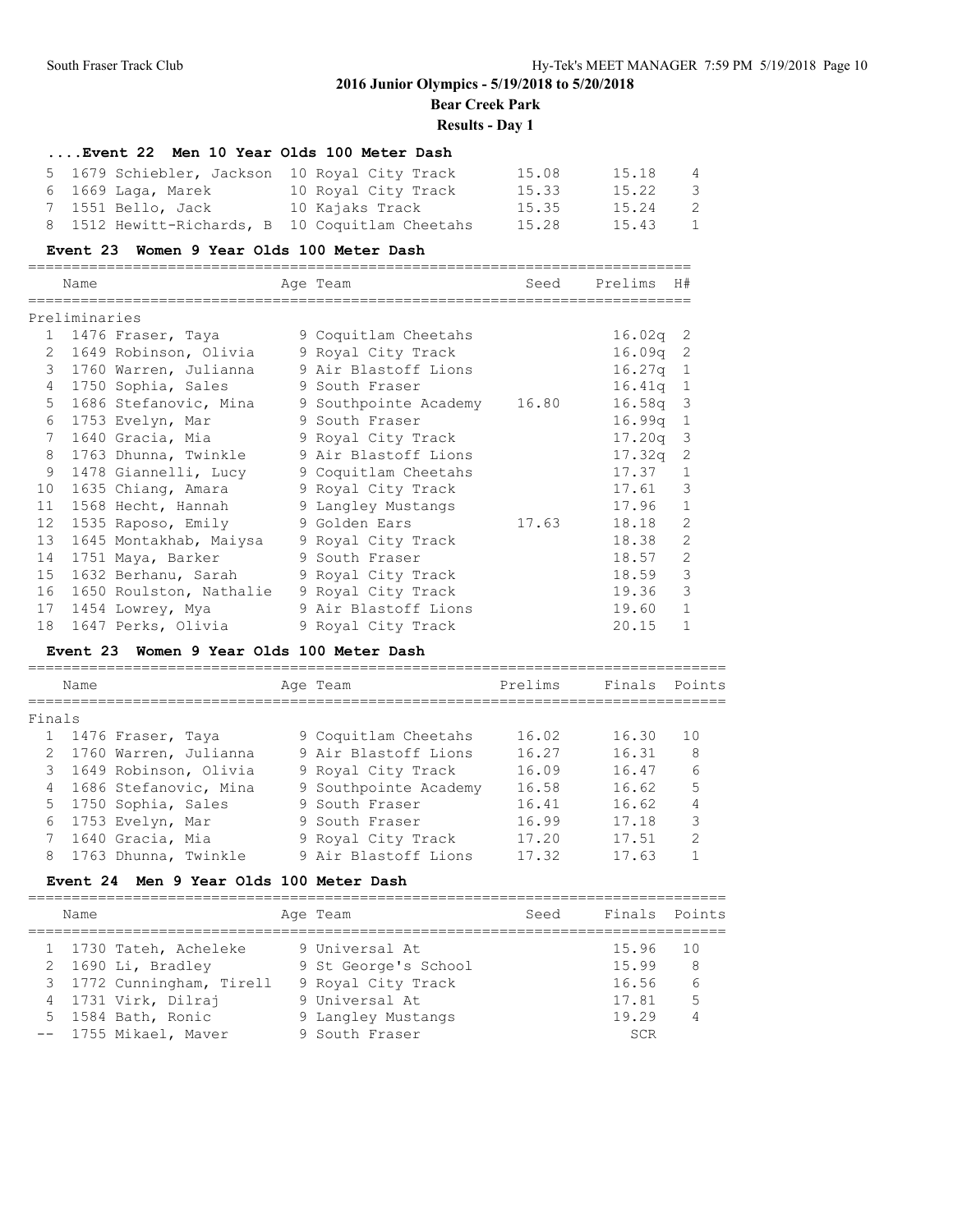**Bear Creek Park**

# **Results - Day 1**

## **Event 31 Women 13 Year Olds 300 Meter Dash**

| Name                     |  | Age Team              | Seed  | Finals Points |     |  |  |  |  |
|--------------------------|--|-----------------------|-------|---------------|-----|--|--|--|--|
| 1459 Jackson, Ava        |  | 13 Burnaby Stri       | 45.46 | 44.26         | 1 O |  |  |  |  |
| 2 1505 Wade, Skyla       |  | 13 Coquitlam Cheetahs |       | 45.89         | 8   |  |  |  |  |
| 3 1460 Mazziotti, Marisa |  | 13 Burnaby Stri       |       | 46.35         | 6   |  |  |  |  |
| 4 1566 Gordon, Madison   |  | 13 Langley Mustangs   | 47.24 | 46.58         | 5   |  |  |  |  |
| 5 1466 Anderson, Lisa    |  | 13 Coquitlam Cheetahs |       | 48.18         | 4   |  |  |  |  |

#### **Event 32 Men 13 Year Olds 300 Meter Dash**

|   | Name                   | Age Team              | Seed  | Finals Points |               |
|---|------------------------|-----------------------|-------|---------------|---------------|
|   | 1626 Lee, Caiden       | 13 Ocean Athletics    | 42.20 | 42.58         | 10            |
|   | 1622 Reyes, Ian        | 13 NorWesters         |       | 43.58         | 8             |
| 3 | 1590 Jones, Owen       | 13 Langley Mustangs   | 43.04 | 43.99         | 6             |
|   | 1773 Eghan, Kofi       | 13 Coquitlam Cheetahs |       | 44.86         | 5             |
|   | 5 1739 Azizli, Huseyn  | 13 Vancouver Ol       |       | 44.87         | 4             |
| 6 | 1463 Lim, Brendan      | 13 Burnaby Stri       |       | 45.19         | 3             |
|   | 1522 Pankratz, Kohen   | 13 Coquitlam Cheetahs |       | 46.78         | $\mathcal{P}$ |
|   | -- 1758 Jayden, Martin | 13 South Fraser       |       | <b>DNS</b>    |               |

#### **Event 33 Women 12 Year Olds 300 Meter Dash**

|                | Name |                          | Age Team               | Seed  | Finals H# Points |               |                |
|----------------|------|--------------------------|------------------------|-------|------------------|---------------|----------------|
|                |      | 1 1700 Perrault, Jaime   | 12 Unattached B        |       | 43.60            |               | 10             |
|                |      | 1569 Irving, Ciara       | 12 Langley Mustangs    |       | 46.52            | 2             | - 8            |
|                |      | 1685 Stefanovic, Anka    | 12 Southpointe Academy |       | 47.58            | 2             | 6              |
| $\overline{4}$ |      | 1465 Markey, Clara       | 12 Chilliwack T        |       | 48.40            | $\mathcal{L}$ | 5              |
|                |      | 5 1614 Ambrozic, Lindsay | 12 NorWesters          |       | 50.03            |               | $\overline{4}$ |
| 6              |      | 1480 Herrell, Amelia     | 12 Coquitlam Cheetahs  |       | 50.07            |               | 3              |
| 7              |      | 1549 Rozman, Renzey      | 12 Kajaks Track        | 55.45 | 51.63            | $\mathcal{L}$ | $\overline{2}$ |
| 8              |      | 1732 Greene, Sierra      | 12 Valley Royal        |       | 52.31            |               |                |
|                |      |                          |                        |       |                  |               |                |

# **Event 34 Men 12 Year Olds 300 Meter Dash**

|    | Name                   | Age Team              | Seed  | Finals H# Points |               |               |
|----|------------------------|-----------------------|-------|------------------|---------------|---------------|
|    | 1744 Martland, Kai     | 12 Vancouver Th       |       | 46.44            | 2             | 10            |
| 2  | 1628 O'Brien, Brendan  | 12 Ocean Athletics    | 46.77 | 46.47            | $\mathcal{L}$ | 8             |
|    | 1461 Brent, Alec       | 12 Burnaby Stri       |       | 48.15            | $\mathbf{1}$  | 6             |
|    | 1542 Pitzey, Sam       | 12 Golden Ears        |       | 48.72            | $\mathcal{P}$ | 5             |
| 5. | 1667 Holmes, Max       | 12 Royal City Track   | 51.00 | 49.02            | $\mathcal{L}$ | 4             |
| 6  | 1775 Gill, Sahib       | 12 Universal At       |       | 49.81            | $\mathbf{1}$  | 3             |
|    | 9998 Bryan, Nolan      | 12 Royal City Track   |       | 52.29            | $\mathcal{L}$ | $\mathcal{P}$ |
| 8  | 1514 Karr, Nathan      | 12 Coquitlam Cheetahs |       | 1:05.25          |               |               |
| 9  | 1518 Manning, Riley    | 12 Coquitlam Cheetahs |       | 1:09.28          | 2             |               |
|    | -- 1521 Pankratz, Kael | 12 Coquitlam Cheetahs |       | <b>DNS</b>       |               |               |
|    |                        |                       |       |                  |               |               |

# **Event 51 Girls 13 4x100 Meter Relay**

| Team                            | Seed | Finals Points |  |
|---------------------------------|------|---------------|--|
|                                 |      |               |  |
| 1 Kajaks Track & Field Club 'A' |      | 53.98 10      |  |
| 1 Coquitlam Cheetahs 'A'        |      | 58.54 10      |  |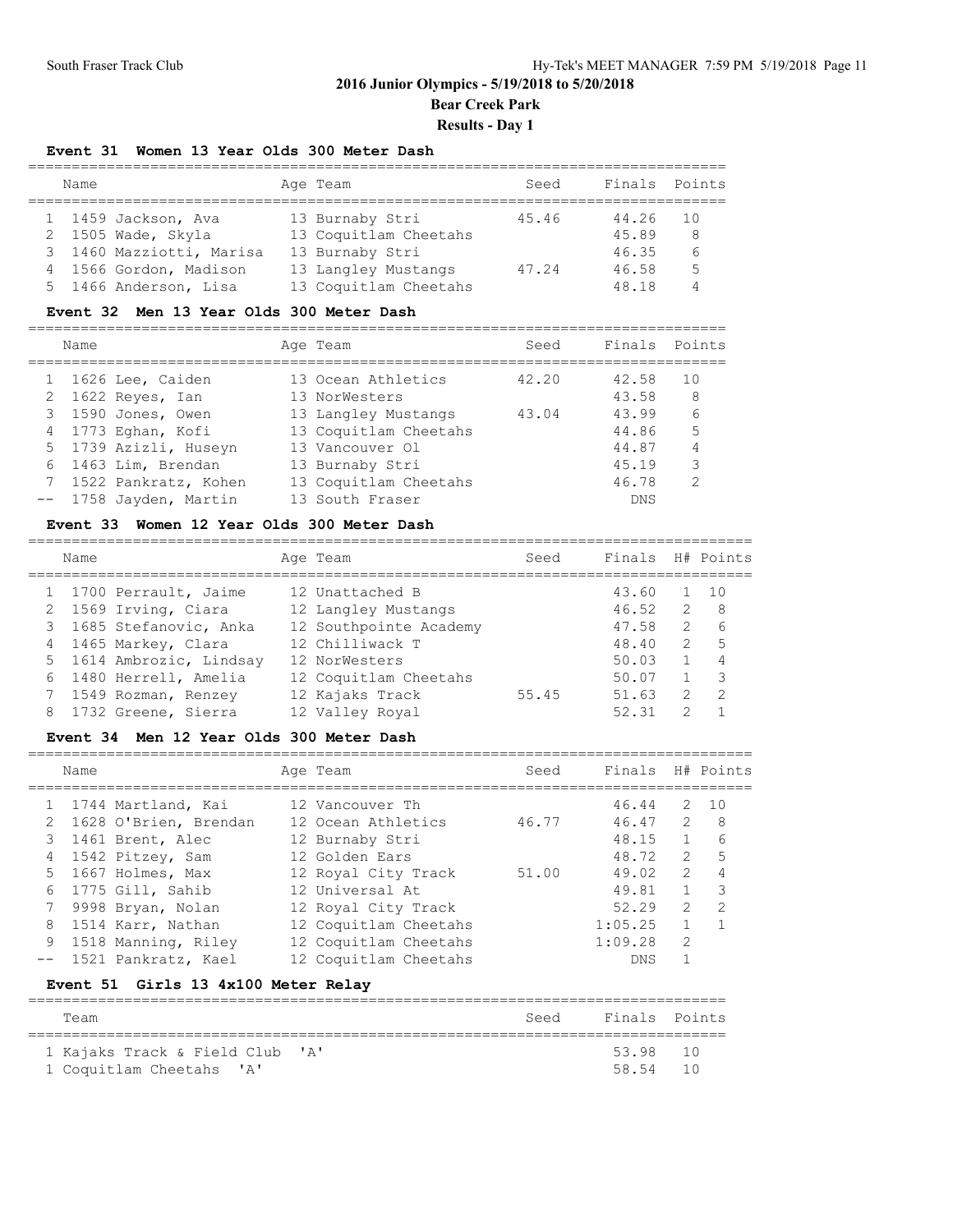**Bear Creek Park**

## **Results - Day 1**

# **....Event 51 Girls 13 4x100 Meter Relay**

| 2 Burnaby Striders Track & 'A'      |  | 57.85   | - 8 |
|-------------------------------------|--|---------|-----|
| 3 Royal City Track & Field Club 'A' |  | 1:02.08 | - 6 |

| 2 Burnaby Striders Track & 'A'      | 57.85 8        |  |
|-------------------------------------|----------------|--|
| 3 Royal City Track & Field Club 'A' | 1:02.08<br>- 6 |  |
| -- Norwesters Track & Field 'A'     | SCR            |  |

================================================================================

#### **Event 51 Boys 13 4x100 Meter Relay**

| Team                                | Seed | Finals Points |                |
|-------------------------------------|------|---------------|----------------|
| 1 Kajaks Track & Field Club 'A'     |      | 53.98 10      |                |
| 1 Coquitlam Cheetahs 'A'            |      | 58.54         | 10             |
| 2 Burnaby Striders Track & 'A'      |      | 57.85         | $\overline{8}$ |
| 3 Royal City Track & Field Club 'A' |      | 1:02.08       | $\sim$ 6       |
| -- Norwesters Track & Field 'A'     |      | SCR           |                |

## **Event 51 Mixed 13 4x100 Meter Relay**

| Team                                | Seed | Finals Points |     |
|-------------------------------------|------|---------------|-----|
|                                     |      |               |     |
| 1 Kajaks Track & Field Club 'A'     |      | 53.98 10      |     |
| 1 Coquitlam Cheetahs 'A'            |      | 58.54         | 10  |
| 2 Burnaby Striders Track & 'A'      |      | 57.85         | - 8 |
| 3 Royal City Track & Field Club 'A' |      | 1:02.08       | 6   |
| -- Norwesters Track & Field 'A'     |      | SCR           |     |

# **Event 56 Men 11 Year Olds 4x100 Meter Relay**

| Team |                                     |  | Seed Finals Points |  |
|------|-------------------------------------|--|--------------------|--|
|      |                                     |  |                    |  |
|      | 1 Royal City Track & Field Club 'A' |  | $1:04.08$ 10       |  |

#### **Event 57 Women 10 Year Olds 4x100 Meter Relay**

| Team                                | Seed Finals Points |
|-------------------------------------|--------------------|
|                                     |                    |
| 1 Royal City Track & Field Club 'A' | $1:09.53$ 10       |

#### **Event 59 Women 9 Year Olds 4x100 Meter Relay**

| Team                                | Seed Finals Points |  |
|-------------------------------------|--------------------|--|
| 1 Royal City Track & Field Club 'A' | $1:13.95$ 10       |  |
| 2 Royal City Track & Field Club 'B' | 1:20.71            |  |

#### **Event 67 Women 13 Year Olds High Jump**

|   | Name |                        | Age Team              | Seed  | Finals Points |               |
|---|------|------------------------|-----------------------|-------|---------------|---------------|
|   |      | 1 1566 Gordon, Madison | 13 Langley Mustangs   | 1.45m | J1.45m        | 10            |
|   |      | 2 1532 Blad, Emily     | 13 Golden Ears        | 1.25m | .T1 .30m      | 8             |
| 3 |      | 1567 Haqyard, Danielle | 13 Langley Mustangs   |       | J1.30m        | 6             |
|   |      | 4 1530 Adomi, Aliyah   | 13 Golden Ears        |       | J1.30m        | 5             |
|   |      | 5 1624 Hack, Mackenzie | 13 Ocean Athletics    |       | J1.25m        |               |
| 6 |      | 1696 Scarth, Madeleine | 13 Unattached         |       | J1.25m        | 3             |
|   |      | 7 1487 Madsen, Ella    | 13 Coquitlam Cheetahs |       | J1.25m        | $\mathcal{P}$ |
| 8 |      | 1494 Ngobi, Kalima     | 13 Coquitlam Cheetahs |       | J1.20m        |               |
|   |      |                        |                       |       |               |               |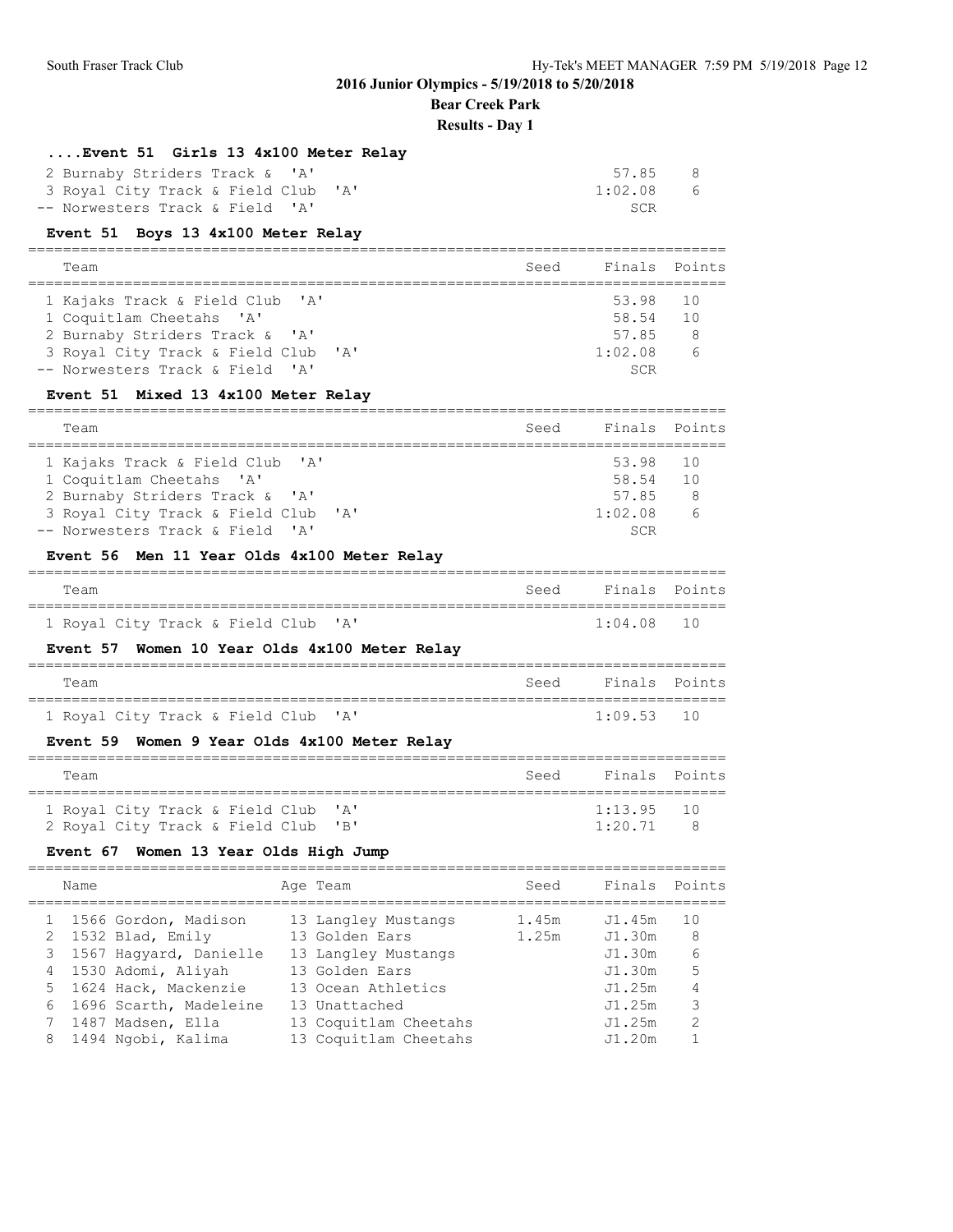# **Bear Creek Park**

# **Results - Day 1**

# **Event 69 Women 12 Year Olds High Jump**

| Name |                           | Age Team              | Seed  | Finals Points |    |
|------|---------------------------|-----------------------|-------|---------------|----|
|      |                           |                       |       |               |    |
|      | 1 1484 Lamb, Miheret      | 12 Coquitlam Cheetahs |       | 1.40m 10      |    |
|      | 2 1700 Perrault, Jaime    | 12 Unattached B       | 1.35m | 1.35m         | -8 |
|      | 3 1644 Melles-Hewitt, Lis | 12 Royal City Track   |       | 1.25m         | 6  |
|      | -- 1480 Herrell, Amelia   | 12 Coquitlam Cheetahs |       | <b>DNS</b>    |    |

#### **Event 70 Men 12 Year Olds High Jump**

| Name                     | Age Team              | Seed  | Finals Points |    |
|--------------------------|-----------------------|-------|---------------|----|
| 1 1627 Nicol, Connor     | 12 Ocean Athletics    | 1.04m | 1.45m         | 10 |
| 2 1582 Adams, Joey       | 12 Langley Mustangs   |       | 1.35m         | 8  |
| 3 1514 Karr, Nathan      | 12 Coquitlam Cheetahs |       | 1.15m         | 6  |
| 4 1543 Soltesz, Kalib    | 12 Golden Ears        | 1.05m | 1.10m         | 5  |
| -- 1518 Manning, Riley   | 12 Coquitlam Cheetahs |       | NΗ            |    |
| -- 1740 Montessori, Jose | 12 Vancouver Ol       | 1.30m | <b>DNS</b>    |    |

 -- 1754 Caidyn, Maver 12 South Fraser DNS -- 1537 Adams-Sumbo, Cael 12 Golden Ears DNS

#### **Event 72 Men 11 Year Olds High Jump**

| Name              |                       | Age Team | Seed                  | Finals | Points |                |
|-------------------|-----------------------|----------|-----------------------|--------|--------|----------------|
|                   | 1746 Primeau, Luc     |          | 11 Vancouver Th       | 1.20m  | J1.33m | 10             |
|                   | 1601 Sada, Bernardo   |          | 11 Langley Mustangs   | 1.33m  | J1.25m | 8              |
| 3                 | 1683 Williams, Ben    |          | 11 Royal City Track   |        | J1.25m | 6              |
| 4                 | 1692 Sedin, Valter    |          | 11 St George's School |        | J1.20m | 5              |
| 5                 | 1604 Smith, Samuel    |          | 11 Langley Mustangs   | 1.30m  | J1.20m | 4              |
| 6                 | 1520 Mohlmann, Steven |          | 11 Coquitlam Cheetahs |        | J1.15m | 3              |
| 7                 | 1621 Millard, William |          | 11 NorWesters         |        | J1.15m | $\overline{2}$ |
| 8                 | 1509 Froese, Brayden  |          | 11 Coquitlam Cheetahs |        | J1.10m |                |
| 9                 | 1676 Perks, Ryan      |          | 11 Royal City Track   |        | J1.10m | 0.20           |
| 10                | 1741 Soma, Nayan      |          | 11 Vancouver Ol       |        | J1.10m | 0.20           |
| 11                | 1583 Bath, Cameron    |          | 11 Langley Mustangs   |        | J1.10m | 0.20           |
| $12 \overline{ }$ | 1538 Adomi, Nathan    |          | 11 Golden Ears        |        | J1.10m | 0.20           |

# **Event 75 Women 9 Year Olds High Jump**

|   | Name                       | Age Team             | Seed  | Finals Points |    |
|---|----------------------------|----------------------|-------|---------------|----|
|   | 1649 Robinson, Olivia      | 9 Royal City Track   |       | J1.10m        | 10 |
|   | 2 1476 Fraser, Taya        | 9 Coquitlam Cheetahs |       | J1.10m        | 8  |
|   | 3 1579 Vaudan, Madeleine   | 9 Langley Mustangs   |       | J0.95m        | 6  |
| 4 | 1635 Chiang, Amara         | 9 Royal City Track   | 0.85m | J0.90m        | 5  |
| 5 | 1653 Terlicher, Mya        | 9 Royal City Track   |       | J0.85m        | 4  |
| 6 | 1632 Berhanu, Sarah        | 9 Royal City Track   |       | J0.85m        | 3  |
|   | -- 1650 Roulston, Nathalie | 9 Royal City Track   |       | NΗ            |    |

# **Event 76 Men 9 Year Olds High Jump**

| Name                                         | Age Team                                 | Seed | Finals Points     |  |
|----------------------------------------------|------------------------------------------|------|-------------------|--|
| 1 1602 Sada, Oliver<br>2 1680 Sedore, Nathan | 9 Langley Mustangs<br>9 Royal City Track |      | 1.05m 10<br>0.80m |  |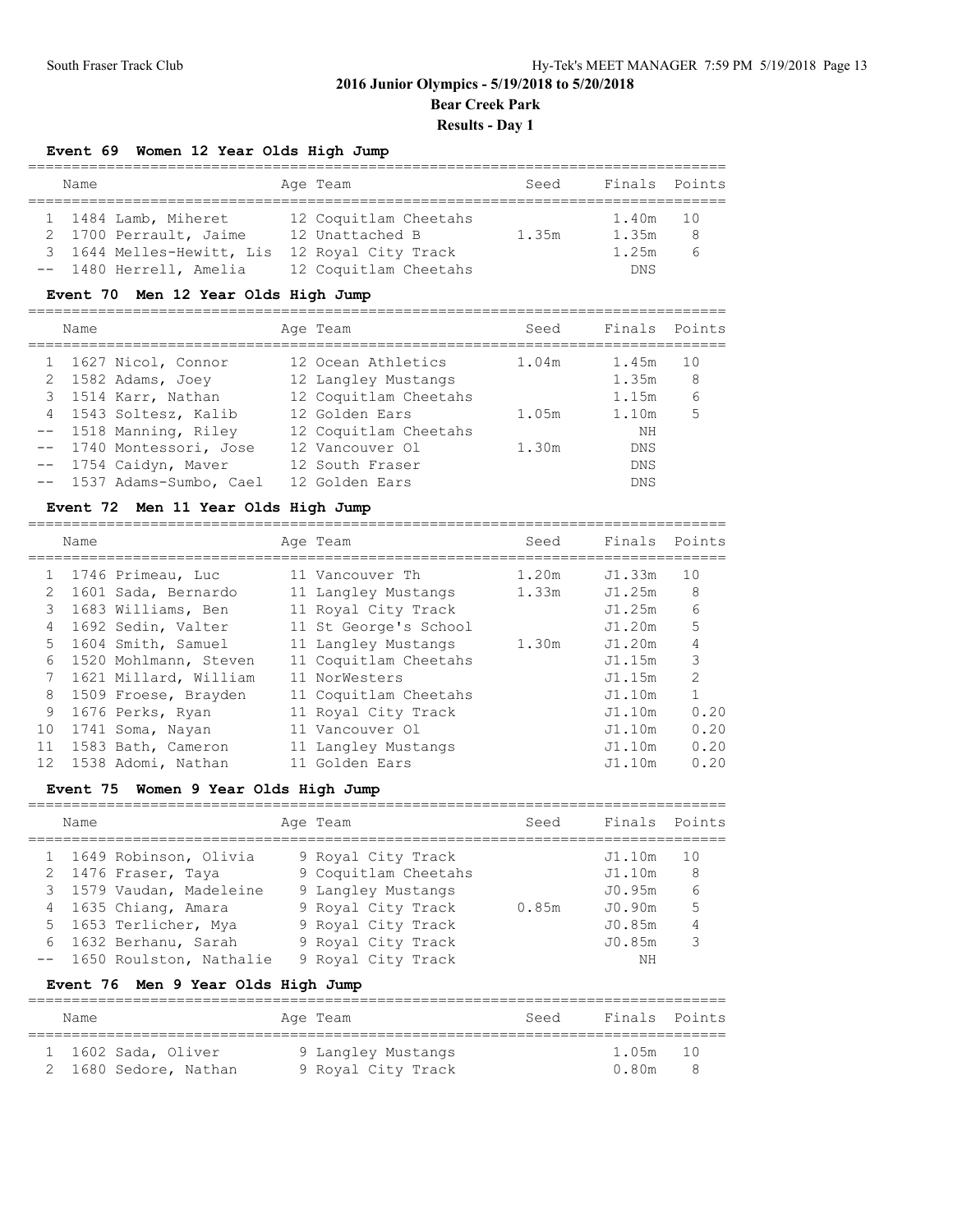# **Bear Creek Park Results - Day 1**

#### **Event 78 Men 13 Year Olds Long Jump**

|                   | Name |                       | Age Team              | Seed  | Finals Points |                |
|-------------------|------|-----------------------|-----------------------|-------|---------------|----------------|
| 1                 |      | 1623 Scherk, Michael  | 13 NorWesters         | 4.83m | J4.94m        | 10             |
| 2                 |      | 1622 Reyes, Ian       | 13 NorWesters         |       | J4.92m        | 8              |
| 3                 |      | 1626 Lee, Caiden      | 13 Ocean Athletics    | 5.40m | J4.79m        | 6              |
| $\overline{4}$    |      | 1629 Turner, Aidan    | 13 Ocean Athletics    |       | J4.57m        | 5              |
| 5                 |      | 1748 Lee, Alex        | 13 White Rock E       |       | J4.57m        | 4              |
| 6                 |      | 1773 Eghan, Kofi      | 13 Coquitlam Cheetahs |       | J4.52m        | 3              |
| 7                 |      | 1758 Jayden, Martin   | 13 South Fraser       |       | J4.37m        | $\overline{2}$ |
| 8                 |      | 1554 Duley, Logan     | 13 Kajaks Track       | 4.73m | J4.27m        | $\mathbf{1}$   |
| 9                 |      | 1610 Khela, Gurshan   | 13 New West Spa       |       | 4.21m         |                |
| 10                |      | 1463 Lim, Brendan     | 13 Burnaby Stri       |       | J4.21m        |                |
| 11                |      | 1620 Marshall, Jack   | 13 NorWesters         |       | 4.17m         |                |
| $12 \overline{ }$ |      | 1586 Flack, Owen      | 13 Langley Mustangs   |       | 4.15m         |                |
| 13                |      | 1670 Lauritzen, Ethan | 13 Royal City Track   |       | 3.89m         |                |
| 14                |      | 1539 Blad, Tyler      | 13 Golden Ears        |       | 3.67m         |                |
| 15                |      | 1728 Mattu, Harjas    | 13 Universal At       |       | 3.05m         |                |
| $--$              |      | 1513 Hwanq, Kieran    | 13 Coquitlam Cheetahs |       | DNS           |                |
|                   |      | -- 1526 Wheeler, Cole | 13 Coquitlam Cheetahs |       | <b>DNS</b>    |                |

#### **Event 79 Women 12 Year Olds Long Jump**

================================================================================ Name Age Team Seed Finals Points ================================================================================ 1 1465 Markey, Clara 12 Chilliwack T 4.00m 10 2 1484 Lamb, Miheret 12 Coquitlam Cheetahs 3.88m 8 3 1500 Rogozinski, Victor 12 Coquitlam Cheetahs 3.65m 6 4 1636 Chiang, Indira 12 Royal City Track 3.84m 3.59m 5 5 1475 Foster, Danika 12 Coquitlam Cheetahs 3.02m 4 6 1501 Santelli, Dylan 12 Coquitlam Cheetahs 3.01m 3 7 1580 Woelders, Sarah 12 Langley Mustangs 2.37m 2.43m 2 8 1614 Ambrozic, Lindsay 12 NorWesters 1.91m 1 -- 1642 Ko, Ashley 12 Royal City Track DNS -- 1616 Nash, Ella 12 NorWesters DNS

#### **Event 81 Women 11 Year Olds Long Jump**

|              | Name |                         | Age Team              | Seed              | Finals | Points         |
|--------------|------|-------------------------|-----------------------|-------------------|--------|----------------|
| $\mathbf{1}$ |      | 1574 Silva, Nicole      | 11 Langley Mustangs   |                   | 4.17m  | 10             |
| 2            |      | 1489 McLaughlin, Jaedyn | 11 Coquitlam Cheetahs |                   | 3.66m  | 8              |
| 3            |      | 1735 Cardey, Ava        | 11 Vancouver Ol       |                   | 3.65m  | 6              |
| 4            |      | 1625 Turner, Madeleine  | 11 Ocean Athletics    | 3.81 <sub>m</sub> | 3.61m  | 5              |
| 5            |      | 1609 Liu, Grace         | 11 New West Spa       |                   | 3.49m  | 4              |
| 6            |      | 1570 Meier, Helena      | 11 Langley Mustangs   | 3.53m             | 3.32m  | 3              |
| 7            |      | 1573 Schoenroth, Alexis | 11 Langley Mustangs   |                   | 3.28m  | $\overline{2}$ |
| 8            |      | 1617 Scherk, Veronica   | 11 NorWesters         | 3.30m             | 3.23m  |                |
| 9            |      | 1737 Torrance, Allison  | 11 Vancouver Ol       | 3.38m             | 3.22m  |                |
| 10           |      | 1550 Varma-Vituq, Sofia | 11 Kajaks Track       | 3.53m             | 3.19m  |                |
| 11           |      | 1545 Bernett, Mya       | 11 Kajaks Track       | 2.73m             | 3.16m  |                |
| 12           |      | 1490 McLean, Ayla       | 11 Coquitlam Cheetahs |                   | 3.15m  |                |
| 13           |      | 1572 Park, Justice      | 11 Langley Mustangs   |                   | 3.12m  |                |
| 14           |      | 1695 Scarth, Katherine  | 11 Unattached         |                   | 3.07m  |                |
| 15           |      | 1578 Vaudan, Gabrielle  | 11 Langley Mustangs   |                   | 3.04m  |                |
| 16           |      | 1701 Phillips, Hazel    | 11 Unattached B       |                   | 3.03m  |                |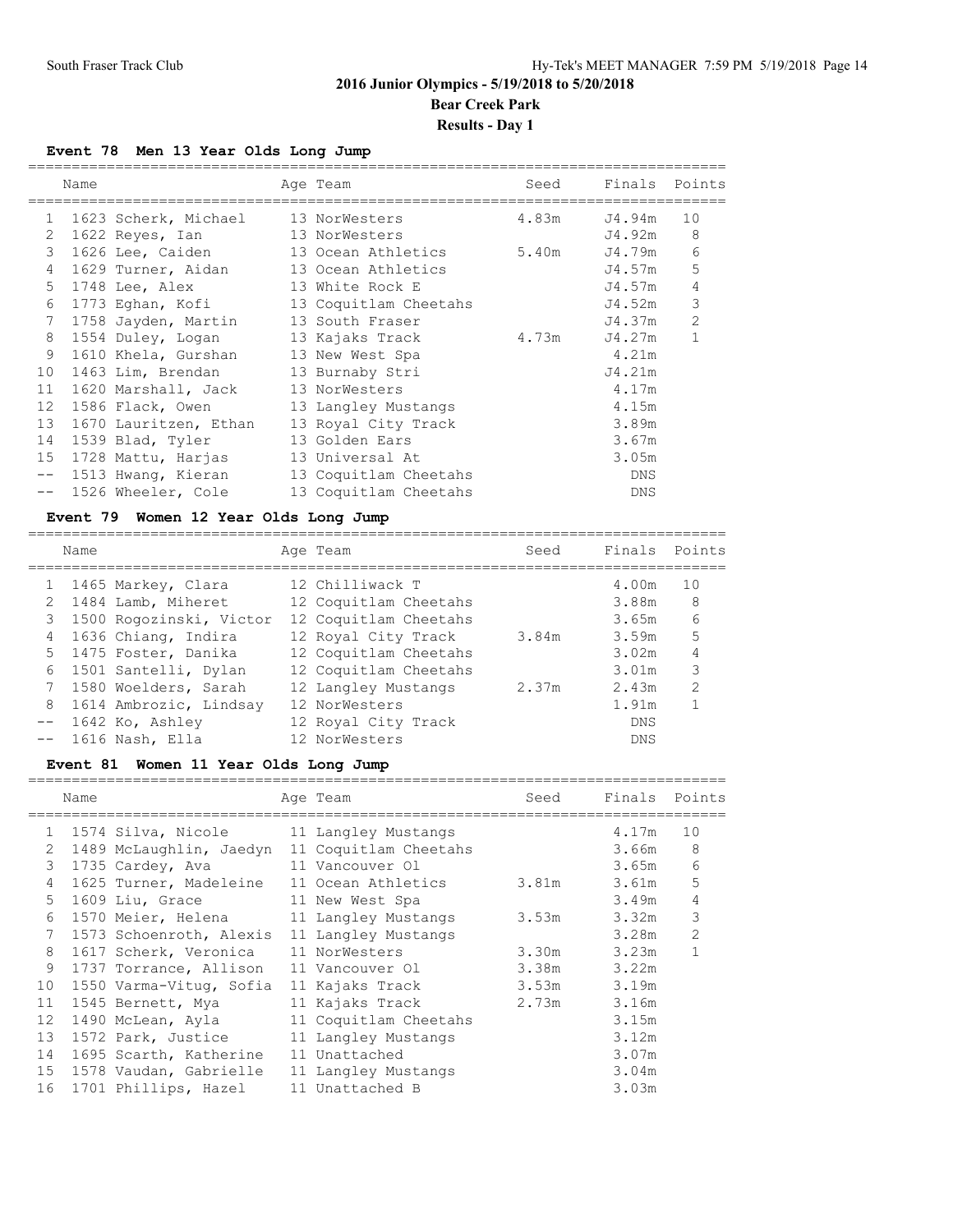**Bear Creek Park**

**Results - Day 1**

================================================================================

# **....Event 81 Women 11 Year Olds Long Jump**

| 17 1575 Spedding, Sophie   | 11 Langley Mustangs   | J3.03m     |
|----------------------------|-----------------------|------------|
| 18 1637 Everaars, Mira     | 11 Royal City Track   | 2.96m      |
| 19 1531 Adomi, Zahara      | 11 Golden Ears        | 2.90m      |
| 20 1761 Robinson, Makenna  | 11 Langley Mustangs   | 2.86m      |
| 21 1710 Bonilla-Martin, Ta | 11 Universal At       | 2.52m      |
| 22 1652 Storms, Sadie      | 11 Royal City Track   | 2.16m      |
| 23 1498 Perk, Emily        | 11 Coquitlam Cheetahs | 1.21m      |
| -- 1571 Osei-Appiah, Sloan | 11 Langley Mustangs   | <b>DNS</b> |
| -- 1618 Tanious, Lindsay   | 11 NorWesters         | DNS        |
| -- 1495 Ngobi, Safia       | 11 Coquitlam Cheetahs | <b>DNS</b> |

#### **Event 82 Men 11 Year Olds Long Jump**

================================================================================

|                   | Name |                         | Age Team              | Seed  | Finals | Points         |
|-------------------|------|-------------------------|-----------------------|-------|--------|----------------|
| $\mathbf{1}$      |      | 1604 Smith, Samuel      | 11 Langley Mustangs   | 3.85m | 4.10m  | 10             |
| $\mathcal{L}$     |      | 1462 Georgilas, Iossif  | 11 Burnaby Stri       | 3.96m | 4.09m  | 8              |
| 3                 |      | 1611 Petcu, Denis Gabri | 11 New West Spa       |       | 4.05m  | 6              |
| 4                 |      | 1621 Millard, William   | 11 NorWesters         |       | 3.63m  | 5              |
| 5                 |      | 1589 Irving, Declan     | 11 Langley Mustangs   | 3.16m | 3.49m  | 4              |
| 6                 |      | 1509 Froese, Brayden    | 11 Coquitlam Cheetahs |       | 3.47m  | 3              |
| 7                 |      | 1683 Williams, Ben      | 11 Royal City Track   |       | 3.46m  | $\overline{2}$ |
| 8                 |      | 1529 Sullivan, Ethan    | 11 Gibsons Elem       |       | 3.41m  | 1              |
| 9                 |      | 1676 Perks, Ryan        | 11 Royal City Track   |       | 3.38m  |                |
| 10                |      | 1665 De La Cruz, Leandr | 11 Royal City Track   |       | 3.20m  |                |
| 11                |      | 1596 Nasato, Ryder      | 11 Langley Mustangs   |       | 3.17m  |                |
| $12 \overline{ }$ |      | 1741 Soma, Nayan        | 11 Vancouver Ol       |       | 3.15m  |                |
| 13                |      | 1727 Mattu, Harjap      | 11 Universal At       |       | J3.15m |                |
| 14                |      | 1671 Lauritzen, Julian  | 11 Royal City Track   |       | 3.07m  |                |
| 15                |      | 1538 Adomi, Nathan      | 11 Golden Ears        |       | 2.96m  |                |
| 16                |      | 1769 Maclachlan, Ewan   | 11 Royal City Track   |       | 2.29m  |                |
|                   |      | 1607 Vanderhorst, Jacob | 11 Langley Mustangs   | 3.80m | FOUL   |                |

# **Event 85 Women 9 Year Olds Long Jump**

|               | Name                    | Age Team              | Seed  | Finals Points |                |
|---------------|-------------------------|-----------------------|-------|---------------|----------------|
| $\mathbf{1}$  | 1476 Fraser, Taya       | 9 Coquitlam Cheetahs  |       | 2.88m         | 10             |
| $\mathcal{L}$ | 1760 Warren, Julianna   | 9 Air Blastoff Lions  |       | 2.55m         | 8              |
| 3             | 1686 Stefanovic, Mina   | 9 Southpointe Academy | 2.69m | 2.54m         | 6              |
| 4             | 1653 Terlicher, Mya     | 9 Royal City Track    |       | 2.44m         | 5              |
| 5             | 1635 Chiang, Amara      | 9 Royal City Track    | 2.65m | 2.43m         | 4              |
| 6             | 1491 McLean, Tess       | 9 Coquitlam Cheetahs  |       | 2.30m         | 3              |
| 7             | 1634 Carlson, Chloe     | 9 Royal City Track    |       | 2.29m         | $\overline{2}$ |
| 8             | 1579 Vaudan, Madeleine  | 9 Langley Mustangs    |       | 2.25m         | 1              |
| 9             | 1750 Sophia, Sales      | 9 South Fraser        |       | 2.19m         |                |
| 10            | 1632 Berhanu, Sarah     | 9 Royal City Track    |       | 2.17m         |                |
| 11            | 1751 Maya, Barker       | 9 South Fraser        |       | 2.00m         |                |
| 12            | 1650 Roulston, Nathalie | 9 Royal City Track    |       | 1.96m         |                |
| 13            | 1645 Montakhab, Maiysa  | 9 Royal City Track    |       | J1.96m        |                |
| 14            | 1638 Fereira, Sara      | 9 Royal City Track    |       | 1.83m         |                |
| 15            | 1647 Perks, Olivia      | 9 Royal City Track    |       | 1.54m         |                |
|               | 1646 Monti, Lucia       | 9 Royal City Track    |       | DNS           |                |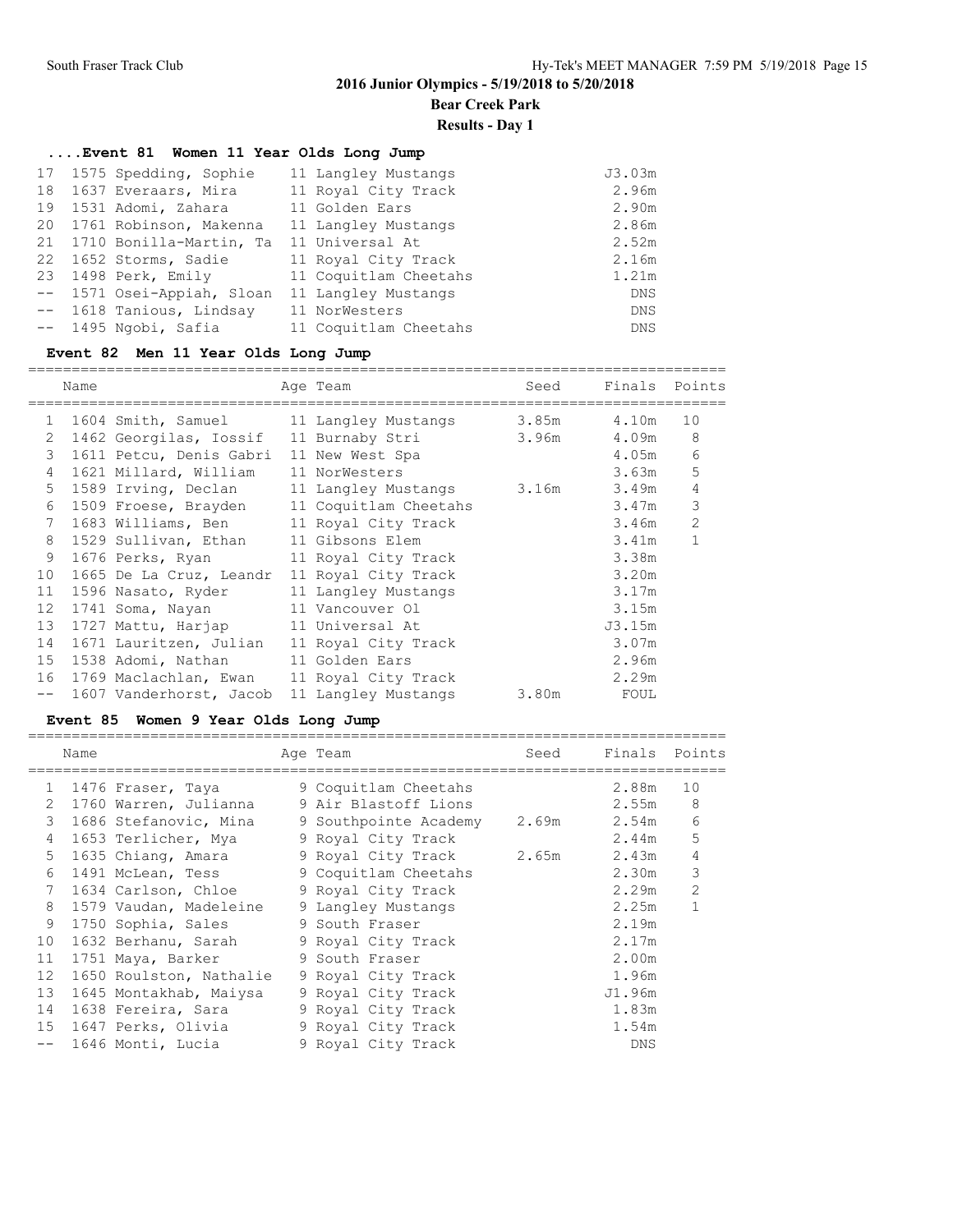**Bear Creek Park**

# **Results - Day 1**

#### **Event 86 Men 9 Year Olds Long Jump**

| Name |                         | Age Team             | Seed  | Finals Points |    |
|------|-------------------------|----------------------|-------|---------------|----|
|      | 1606 Vanderhorst, Ben   | 9 Langley Mustangs   | 3.26m | 3.37m         | 10 |
|      | 1772 Cunningham, Tirell | 9 Royal City Track   |       | 3.16m         | 8  |
|      | 1602 Sada, Oliver       | 9 Langley Mustangs   |       | 2.96m         | 6  |
|      | 1510 Heinrichs, Benjami | 9 Coquitlam Cheetahs |       | 2.77m         | 5  |
|      | 5 1584 Bath, Ronic      | 9 Langley Mustangs   |       | 2.66m         |    |
| 6    | 1656 Allenby, Aiden     | 9 Royal City Track   |       | 2.57m         | 3  |
|      | 1680 Sedore, Nathan     | 9 Royal City Track   |       | 1.67m         | 2  |
|      | -- 1755 Mikael, Maver   | 9 South Fraser       |       | <b>DNS</b>    |    |
|      |                         |                      |       |               |    |

#### **Event 88 Men 13 Year Olds Triple Jump**

================================================================================ Name **Age Team** Seed Finals Points Name ================================================================================ 1 1623 Scherk, Michael 13 NorWesters 10.83m 10 2 1622 Reyes, Ian 13 NorWesters 10.81m 8 3 1719 Aniamaka, Divine 13 Universal At 10.36m 6 4 1620 Marshall, Jack 13 NorWesters 9.39m 5 5 1739 Azizli, Huseyn 13 Vancouver Ol 8.38m 4 -- 1595 Meier, Peter 13 Langley Mustangs DNS

#### **Event 90 Men 13 Year Olds Shot Put**

|   | Name |                        | Age Team              | Seed   | Finals Points |                |
|---|------|------------------------|-----------------------|--------|---------------|----------------|
|   |      | 1559 Zabihi, Kian      | 13 Kamloops Tra       | 13.55m | 14.42m        | 1 O            |
|   |      | 2 1757 Evander, Sandhu | 12 South Fraser       |        | 11.34m        | 8              |
|   |      | 3 1586 Flack, Owen     | 13 Langley Mustangs   |        | 9.65m         | 6              |
|   |      | 1620 Marshall, Jack    | 13 NorWesters         |        | 9.16m         | 5              |
| 5 |      | 1722 Dhillon, Jovan    | 13 Universal At       |        | 9.15m         | 4              |
| 6 |      | 1682 Tuura, Levi       | 13 Royal City Track   |        | 8.87m         | 3              |
|   |      | 1623 Scherk, Michael   | 13 NorWesters         | 7.29m  | 7.78m         | $\mathfrak{D}$ |
| 8 |      | 1554 Duley, Logan      | 13 Kajaks Track       |        | 6.79m         |                |
|   |      | 1508 Badesha, Didar    | 13 Coquitlam Cheetahs |        | <b>DNS</b>    |                |
|   |      |                        |                       |        |               |                |

#### **Event 92 Men 12 Year Olds Shot Put**

|         | Name                                                                                                                                            | Age Team                                                                                                                           | Seed  | Finals Points                                           |                   |
|---------|-------------------------------------------------------------------------------------------------------------------------------------------------|------------------------------------------------------------------------------------------------------------------------------------|-------|---------------------------------------------------------|-------------------|
| 4<br>5. | 1619 Marshall, Harris<br>2 1587 Gerbrandt, Isaac<br>3 1582 Adams, Joey<br>1694 Wittig, Eric<br>1599 Robertson, Stuart<br>-- 1594 Martinez, Juan | 12 NorWesters<br>12 Langley Mustangs<br>12 Langley Mustangs<br>12 St George's School<br>12 Langley Mustangs<br>12 Langley Mustangs | 4.28m | 8.30m<br>7.64m<br>7.41m<br>6.20m<br>4.21m<br><b>DNS</b> | 10<br>8<br>6<br>5 |
|         | 1757 Evander, Sandhu<br>1734 Bernett, Keon<br>-- 1511 Heinrichs, James                                                                          | 12 South Fraser<br>12 Vancouver College<br>12 Coquitlam Cheetahs                                                                   |       | <b>DNS</b><br><b>DNS</b><br><b>DNS</b>                  |                   |

# **Event 94 Men 11 Year Olds Shot Put**

| Name |                     | Age Team |                 |  | Seed Finals Points |          |  |
|------|---------------------|----------|-----------------|--|--------------------|----------|--|
|      | 1 1553 Crego, Nolan |          | 11 Kajaks Track |  |                    | 8.55m 10 |  |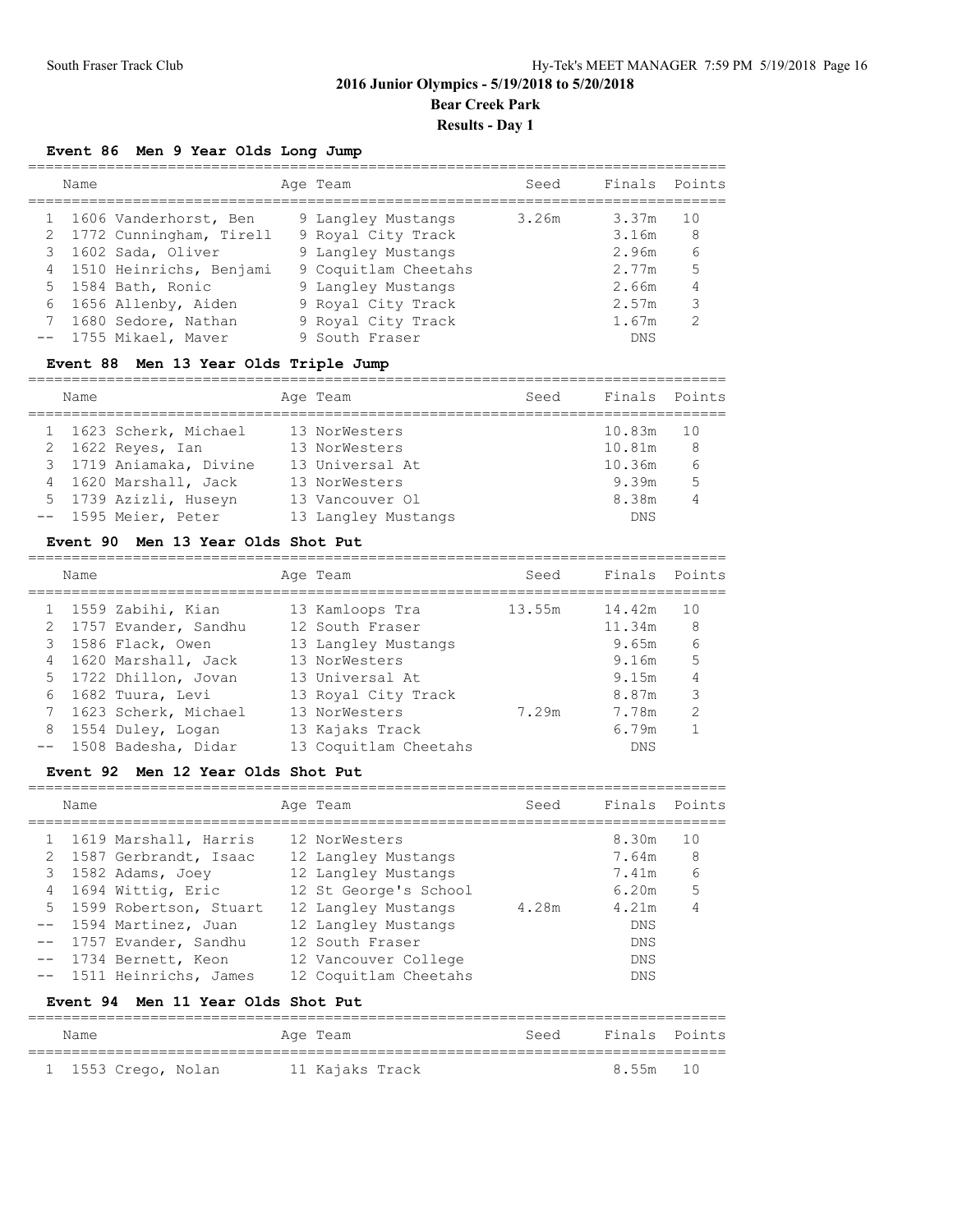**Bear Creek Park**

**Results - Day 1**

# **....Event 94 Men 11 Year Olds Shot Put**

|   | 2 1673 Montakhab, Manny   | 11 Royal City Track   | 8.46m<br>8             |
|---|---------------------------|-----------------------|------------------------|
|   | 3 1556 Man, Lawrence      | 11 Kajaks Track       | 8.23m<br>6             |
| 4 | 1621 Millard, William     | 11 NorWesters         | 5<br>7.30m             |
|   | 5 1703 Ardizzoni, Massimo | 11 Unattached B       | 7.19m<br>4             |
| 6 | 1509 Froese, Brayden      | 11 Coquitlam Cheetahs | 3<br>6.30m             |
|   | 7 1683 Williams, Ben      | 11 Royal City Track   | 6.21m<br>$\mathcal{L}$ |
|   | 8 1741 Soma, Nayan        | 11 Vancouver Ol       | 6.19m                  |
| 9 | 1583 Bath, Cameron        | 11 Langley Mustangs   | 6.04m                  |
|   | 10 1671 Lauritzen, Julian | 11 Royal City Track   | 5.89m                  |
|   | 11 1727 Mattu, Harjap     | 11 Universal At       | 5.87m                  |
|   | 12 1596 Nasato, Ryder     | 11 Langley Mustangs   | 5.69m                  |
|   | 13 1769 Maclachlan, Ewan  | 11 Royal City Track   | 3.89m                  |

#### **Event 95 Women 10 Year Olds Shot Put**

| Name |                        | Age Team |                       | Seed | Finals Points |    |
|------|------------------------|----------|-----------------------|------|---------------|----|
|      |                        |          |                       |      |               |    |
|      | 1 1648 Phangura, Talia |          | 10 Royal City Track   |      | 7.35m 10      |    |
|      | 2 1633 Brolin, Abby    |          | 10 Royal City Track   |      | 5.77m         | -8 |
|      | 3 1643 Loconte, Maresa |          | 10 Royal City Track   |      | 5.38m         | 6  |
|      | 4 1486 Macleod, Tessa  |          | 10 Coquitlam Cheetahs |      | 5.05m         | 5  |

# **Event 96 Men 10 Year Olds Shot Put**

| Name |                                                  | Age Team |                                            | Seed  | Finals Points  |         |
|------|--------------------------------------------------|----------|--------------------------------------------|-------|----------------|---------|
|      | 1558 Nickerson, Ryan<br>2 1759 Barsan, Alexander |          | 10 Kajaks Track<br>10 Coquitlam Cheetahs   | 8.60m | 8.82m<br>7.40m | 10<br>8 |
|      | 3 1705 Dacres, Isaiah                            |          | 10 Unattached B                            |       | 6.33m          | 6       |
|      | 4 1592 Longley, Chase<br>5 1608 Vanhuizen, Drew  |          | 10 Langley Mustangs<br>10 Langley Mustangs |       | 5.38m<br>4.70m | 5<br>4  |
|      | 6 1681 Terepocki Grant, M                        |          | 10 Royal City Track                        |       | 4.20m          | २       |

#### **Event 98 Men 9 Year Olds Shot Put**

| Name |                           |  | Age Team              | Seed | Finals Points |    |  |  |  |  |  |
|------|---------------------------|--|-----------------------|------|---------------|----|--|--|--|--|--|
|      | 1 1510 Heinrichs, Benjami |  | 9 Coquitlam Cheetahs  |      | 3.71m 10      |    |  |  |  |  |  |
|      | 2 1656 Allenby, Aiden     |  | 9 Royal City Track    |      | 3.39m         | -8 |  |  |  |  |  |
|      | $--$ 1773 Eghan, Kofi     |  | 13 Coquitlam Cheetahs |      | <b>DNS</b>    |    |  |  |  |  |  |

================================================================================

# **Event 101 Women 12 Year Olds Discus Throw**

|                 | Name                         | Age Team              | Seed   | Finals | Points         |
|-----------------|------------------------------|-----------------------|--------|--------|----------------|
|                 | 1507 Young, Payton           | 12 Coquitlam Cheetahs |        | 17.40m | 10             |
|                 | 1713 Dhillon, Roop<br>2      | 12 Universal At       |        | 16.80m | 8              |
|                 | 3<br>1485 Macleod, Scarlet   | 12 Coquitlam Cheetahs |        | 15.71m | 6              |
|                 | 1480 Herrell, Amelia<br>4    | 12 Coquitlam Cheetahs |        | 15.56m | 5              |
|                 | 5<br>1616 Nash, Ella         | 12 NorWesters         |        | 15.20m | 4              |
|                 | 1500 Rogozinski, Victor<br>6 | 12 Coquitlam Cheetahs |        | 14.12m | 3              |
|                 | 7<br>1576 Thornburn, Sarah   | 12 Langley Mustangs   | 13.19m | 13.44m | $\mathfrak{D}$ |
| 8               | 1501 Santelli, Dylan         | 12 Coquitlam Cheetahs |        | 11.93m |                |
| 9               | 1614 Ambrozic, Lindsay       | 12 NorWesters         |        | 10.63m |                |
| 10 <sup>°</sup> | 1580 Woelders, Sarah         | 12 Langley Mustangs   | 6.73m  | 7.61m  |                |
|                 |                              |                       |        |        |                |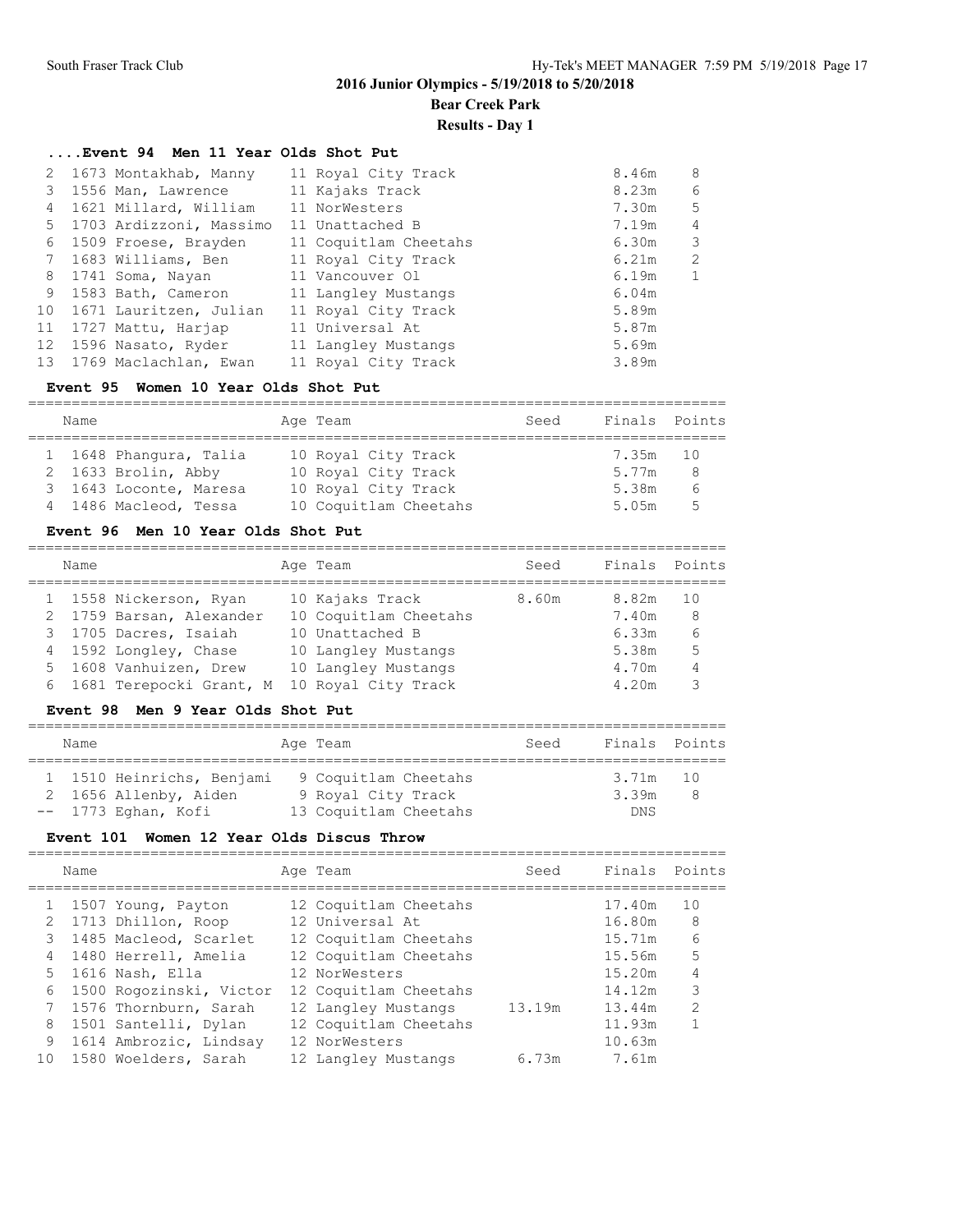# **Bear Creek Park**

## **Results - Day 1**

# **....Event 101 Women 12 Year Olds Discus Throw**

-- 1495 Ngobi, Safia 11 Coquitlam Cheetahs DNS

#### **Event 102 Men 12 Year Olds Discus Throw**

| Name                    |  | Age Team              | Seed | Finals Points |   |  |  |  |  |  |
|-------------------------|--|-----------------------|------|---------------|---|--|--|--|--|--|
|                         |  |                       |      |               |   |  |  |  |  |  |
| 1 1619 Marshall, Harris |  | 12 NorWesters         |      | 23.91m 10     |   |  |  |  |  |  |
| 2 1733 Wright, Benjamin |  | 12 Valley Royal       |      | 20.28m        | 8 |  |  |  |  |  |
| 3 1511 Heinrichs, James |  | 12 Coquitlam Cheetahs |      | 14.49m        | 6 |  |  |  |  |  |
| 4 1540 Blais, Davyn     |  | 12 Golden Ears        |      | 14.48m        | 5 |  |  |  |  |  |
| 5 1518 Manning, Riley   |  | 12 Coquitlam Cheetahs |      | 11.04m        |   |  |  |  |  |  |

#### **Event 103 Women 11 Year Olds Discus Throw**

================================================================================

| Name |                            | Age Team              | Seed | Finals Points |    |
|------|----------------------------|-----------------------|------|---------------|----|
|      | 1 1503 Self, Makenna       | 11 Coquitlam Cheetahs |      | 13.71m        | 10 |
|      | 2 1617 Scherk, Veronica    | 11 NorWesters         |      | 12.24m        | 8  |
|      | 3 1506 Young, Jordyn       | 11 Coquitlam Cheetahs |      | 11.96m        | 6  |
|      | 4 1502 Self, Delaney       | 11 Coquitlam Cheetahs |      | 11.88m        | 5  |
|      | -- 1560 Baas, Victoria     | 11 Langley Mustangs   |      | <b>DNS</b>    |    |
|      | -- 1571 Osei-Appiah, Sloan | 11 Langley Mustangs   |      | <b>DNS</b>    |    |
|      | -- 1618 Tanious, Lindsay   | 11 NorWesters         |      | <b>DNS</b>    |    |

#### **Event 104 Men 11 Year Olds Discus Throw**

================================================================================ Name **Age Team Seed Finals Points** Age Team Seed Finals Points ================================================================================ 1 1553 Crego, Nolan 11 Kajaks Track 20.27m 10 2 1621 Millard, William 11 NorWesters 19.31m 8 3 1673 Montakhab, Manny 11 Royal City Track 17.51m 6 4 1556 Man, Lawrence 11 Kajaks Track 17.15m 5 5 1683 Williams, Ben 11 Royal City Track 14.68m 4 6 1703 Ardizzoni, Massimo 11 Unattached B 13.44m 3 -- 1704 Bhattacharya, Arna 11 Unattached B CONS

#### **Event 105 Women 10 Year Olds Discus Throw**

| Name |                        | Age Team |                     | Seed | Finals Points |  |
|------|------------------------|----------|---------------------|------|---------------|--|
|      | 1 1648 Phangura, Talia |          | 10 Royal City Track |      | 13.16m 10     |  |
|      | 2 1643 Loconte, Maresa |          | 10 Royal City Track |      | 5 1 Om        |  |

#### **Event 106 Men 10 Year Olds Discus Throw**

| Name                                              | Age Team                                     | Seed | Finals Points       |     |
|---------------------------------------------------|----------------------------------------------|------|---------------------|-----|
| 1 1592 Longley, Chase<br>2 1759 Barsan, Alexander | 10 Langley Mustangs<br>10 Coquitlam Cheetahs |      | 13.76m 10<br>12.34m | - 8 |

#### **Event 107 Women 13 Year Olds 1200 Meter Run**

| Name                |  | Age Team                                 | Seed | Finals Points |  |
|---------------------|--|------------------------------------------|------|---------------|--|
| 1 1487 Madsen, Ella |  | 13 Coquitlam Cheetahs 3:53.96 3:45.19 10 |      |               |  |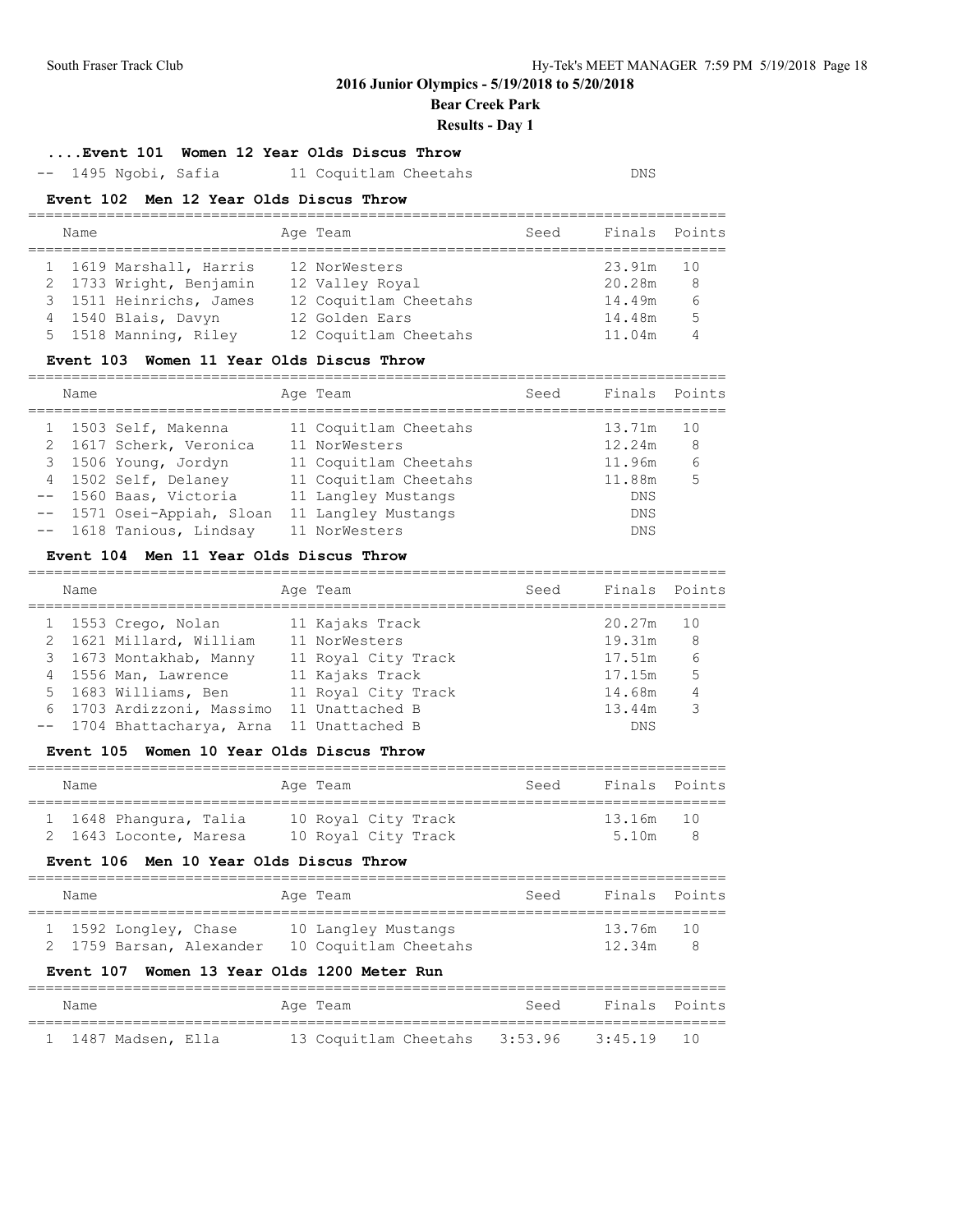**Bear Creek Park**

# **Results - Day 1**

================================================================================

# **....Event 107 Women 13 Year Olds 1200 Meter Run**

| 2 1743 Soobrian, Lauren   | 13 Vancouver Th        | 4:13.00 | 4:07.11 | 8  |
|---------------------------|------------------------|---------|---------|----|
| 3 1251 Potashova, Leah    | 13 Air Blastoff Lions  |         | 4:07.58 | 6  |
| 4 1624 Hack, Mackenzie    | 13 Ocean Athletics     |         | 4:16.16 | -5 |
| 5 1472 Curiel, Itzel      | 13 Coquitlam Cheetahs  |         | 4:28.75 | 4  |
| 6 1536 Theunissen, Lise-A | 13 Golden Ears         |         | 4:30.27 | 3  |
| 7 1687 Zhang, Alaina      | 13 Southpointe Academy |         | 4:40.11 | 2  |

#### **Event 108 Men 13 Year Olds 1200 Meter Run**

================================================================================

| Name |                           | Age Team               | Seed    | Finals Points |               |
|------|---------------------------|------------------------|---------|---------------|---------------|
|      | 1 1626 Lee, Caiden        | 13 Ocean Athletics     | 3:35.14 | 3:32.99       | 10            |
|      | 2 1515 Liberman, Strachan | 13 Coquitlam Cheetahs  |         | 3:37.98       | 8             |
|      | 3 1766 Baker, Mekai       | 13 Coastal Track Club  |         | 3:55.88       | 6             |
|      | 4 1689 Lau, Trenton       | 13 Southpointe Academy |         | 3:58.37       | 5             |
|      | 5 1539 Blad, Tyler        | 13 Golden Ears         |         | 4:02.03       | 4             |
|      | 6 1670 Lauritzen, Ethan   | 13 Royal City Track    |         | 4:42.31       | 3             |
|      | 1658 Beaudoin, Shane      | 13 Royal City Track    |         | 4:43.98       | $\mathcal{D}$ |
|      | 8 1526 Wheeler, Cole      | 13 Coquitlam Cheetahs  |         | 4:50.45       |               |
|      |                           |                        |         |               |               |

# **Event 109 Women 12 Year Olds 1200 Meter Run**

|  | Name |                         |  | Age Team              | Seed    | Finals Points |    |
|--|------|-------------------------|--|-----------------------|---------|---------------|----|
|  |      |                         |  |                       |         |               |    |
|  |      | 1 1752 Sienna, Mar      |  | 12 South Fraser       |         | 4:39.06       | 10 |
|  |      | 2 1580 Woelders, Sarah  |  | 12 Langley Mustangs   | 5:16.00 | 5:10.91       | 8  |
|  |      | -- 1475 Foster, Danika  |  | 12 Coquitlam Cheetahs |         | <b>DNS</b>    |    |
|  |      | -- 1251 Potashova, Leah |  | 13 Air Blastoff Lions |         | <b>SCR</b>    |    |

# **Event 110 Men 12 Year Olds 1200 Meter Run**

|   | Name |                       | Age Team              | Seed    | Finals Points |                |
|---|------|-----------------------|-----------------------|---------|---------------|----------------|
|   |      | 1627 Nicol, Connor    | 12 Ocean Athletics    | 4:00.00 | 3:56.26       | 1 O            |
|   |      | 1628 O'Brien, Brendan | 12 Ocean Athletics    | 3:57.17 | 4:01.25       | 8              |
|   |      | 1744 Martland, Kai    | 12 Vancouver Th       | 4:02.90 | 4:20.25       | 6              |
| 4 |      | 9998 Bryan, Nolan     | 12 Royal City Track   |         | 4:20.94       | 5              |
|   |      | 5 1542 Pitzey, Sam    | 12 Golden Ears        |         | 4:23.57       | 4              |
| 6 |      | 1511 Heinrichs, James | 12 Coquitlam Cheetahs |         | 4:39.57       | 3              |
|   |      | 1657 Bardini, Ryan    | 12 Royal City Track   |         | 4:39.82       | $\mathfrak{D}$ |
|   |      | -- 1667 Holmes, Max   | 12 Royal City Track   | 3:54.00 | <b>DNS</b>    |                |
|   |      | 1766 Baker, Mekai     | 13 Coastal Track Club |         | <b>SCR</b>    |                |

#### **Event 111 Women 11 Year Olds 1000 Meter Run**

| Name                     | Age Team               | Seed    | Finals Points |     |
|--------------------------|------------------------|---------|---------------|-----|
| 1 1527 Dow, Alexa        | 11 Cowichan Val        | 3:09.84 | 3:08.10       | 1 O |
| 2 1570 Meier, Helena     | 11 Langley Mustangs    | 3:35.51 | 3:33.36       | 8   |
| 3 1495 Ngobi, Safia      | 11 Coquitlam Cheetahs  |         | 3:47.59       | 6   |
| 4 1695 Scarth, Katherine | 11 Unattached          |         | 3:58.31       | 5   |
| 5 1490 McLean, Ayla      | 11 Coquitlam Cheetahs  |         | 4:08.56       | 4   |
| -- 1469 Bhopal, Danika   | 11 Coquitlam Cheetahs  |         | <b>DNS</b>    |     |
| -- 1688 Lau, Merina      | 11 Southpointe Academy | 3:46.00 | <b>DNS</b>    |     |